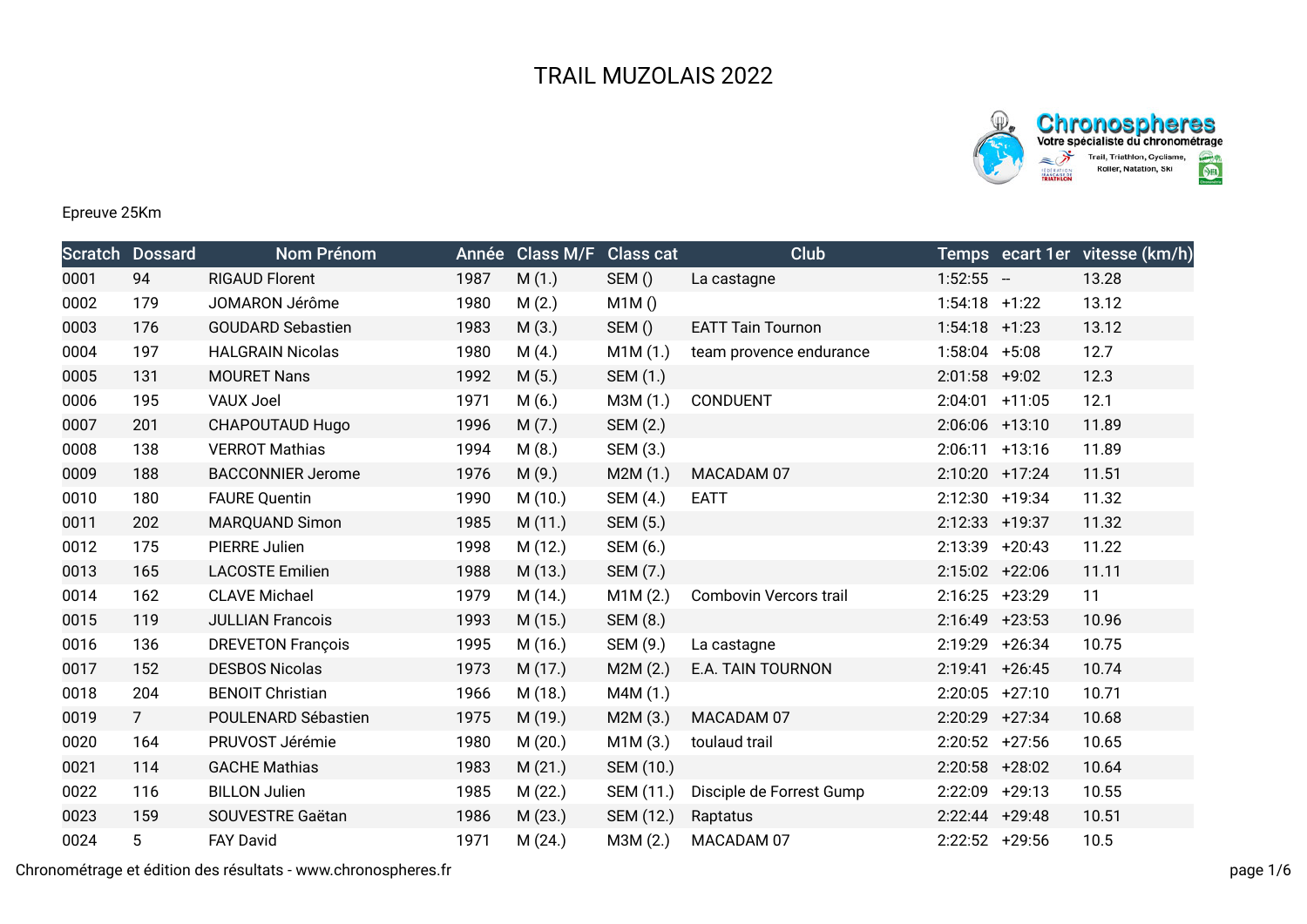|      | <b>Scratch Dossard</b> | <b>Nom Prénom</b>          |      | Année Class M/F Class cat |           | Club                         |                   | Temps ecart 1er vitesse (km/h) |
|------|------------------------|----------------------------|------|---------------------------|-----------|------------------------------|-------------------|--------------------------------|
| 0025 | 192                    | LE COZ Benoit              | 1985 | M(25.)                    | SEM (13.) |                              | $2:22:57$ +30:01  | 10.49                          |
| 0026 | $\mathbf{1}$           | JOUSSELME Eric             | 1963 | M (26.)                   | M4M (2.)  | E.A. TAIN TOURNON            | 2:23:55 +30:59    | 10.42                          |
| 0027 | 163                    | <b>POINARD Fabrice</b>     | 1969 | M(27.)                    | M3M (3.)  |                              | $2:24:42 +31:46$  | 10.37                          |
| 0028 | 210                    | <b>VALENCONY Alexandre</b> | 1989 | M (28.)                   | SEM (14.) |                              | $2:24:42$ +31:46  | 10.37                          |
| 0029 | 154                    | PAUZE Kévin                | 1990 | M (29.)                   | SEM (15.) |                              | $2:24:46$ +31:51  | 10.36                          |
| 0030 | 199                    | <b>MERCIER Jeff</b>        | 1978 | M (30.)                   | M1M(4.)   |                              | $2:24:49$ +31:54  | 10.36                          |
| 0031 | 56                     | <b>LAFUMA Loic</b>         | 1975 | M(31.)                    | M2M(4.)   | Annonay jogging Club         | $2:25:17$ +32:21  | 10.32                          |
| 0032 | 110                    | <b>BODIE Brice</b>         | 1982 | M (32.)                   | M1M(5.)   | <b>DTTN</b>                  | 2:26:32 +33:37    | 10.24                          |
| 0033 | 89                     | <b>FAURE Benjamin</b>      | 1984 | M (33.)                   | SEM (16.) | <b>Footing Rambertois</b>    | $2:26:36$ +33:41  | 10.23                          |
| 0034 | 127                    | <b>MAIRE William</b>       | 1996 | M (34.)                   | SEM (17.) |                              | $2:27:07$ +34:11  | 10.2                           |
| 0035 | 112                    | <b>ANDRE Stephane</b>      | 1967 | M (35.)                   | M4M (3.)  | <b>TEAM GARDON</b>           | $2:27:17$ +34:21  | 10.18                          |
| 0036 | 156                    | <b>PIRON Fabien</b>        | 1989 | M (36.)                   | SEM (18.) | Footing club Rambertois      | 2:27:29 +34:33    | 10.17                          |
| 0037 | 139                    | REBOLLO Marina             | 1985 | F(1.)                     | SEF()     | Vélo club du pays de Vernoux | $2:27:44$ +34:48  | 10.15                          |
| 0038 | 97                     | FOISY Hélène               | 1989 | F(2.)                     | SEF()     |                              | 2:28:03 +35:07    | 10.13                          |
| 0039 | 172                    | <b>HUBERT Gaetan</b>       | 1985 | M (37.)                   | SEM (19.) | toulaud trail                | 2:29:10 +36:14    | 10.06                          |
| 0040 | 107                    | <b>GUIRONNET Xavier</b>    | 1985 | M (38.)                   | SEM (20.) |                              | $2:30:11 + 37:16$ | 9.99                           |
| 0041 | 169                    | MICOUD Toma                | 1977 | M (39.)                   | M2M(5.)   | <b>DUO HERMITAGE</b>         | $2:30:51$ +37:55  | 9.94                           |
| 0042 | 66                     | POINT Julien               | 1987 | M(40.)                    | SEM (21.) |                              | $2:31:11 + 38:16$ | 9.92                           |
| 0043 | 65                     | PARA Jeremy                | 1986 | M(41.)                    | SEM (22.) |                              | 2:31:19 +38:23    | 9.91                           |
| 0044 | 177                    | <b>SEIGNOVERT Laetitia</b> | 1978 | F(3.)                     | M1F()     |                              | 2:32:16 +39:21    | 9.85                           |
| 0045 | 205                    | KOHLER Mattéo              | 2001 | M(42.)                    | ESM (1.)  |                              | 2:32:57 +40:02    | 9.81                           |
| 0046 | 153                    | JOLIE Frédéric             | 1974 | M(43.)                    | M2M(6.)   |                              | $2:34:47$ +41:52  | 9.69                           |
| 0047 | 53                     | CIPRO Ludovic              | 1984 | M (44.)                   | SEM (23.) |                              | $2:35:21$ +42:25  | 9.66                           |
| 0048 | 71                     | DE FELICIS David           | 1981 | M(45.)                    | M1M(6.)   |                              | $2:35:31 +42:36$  | 9.64                           |
| 0049 | 155                    | <b>BOGIRAUD Vincent</b>    | 1980 | M (46.)                   | M1M (7.)  |                              | $2:35:34$ +42:38  | 9.64                           |
| 0050 | 129                    | <b>ALBRIEUX Pierrick</b>   | 1979 | M(47.)                    | M1M(8.)   | <b>EATT Tain Tournon</b>     | $2:35:48$ +42:52  | 9.63                           |
| 0051 | 58                     | <b>GRUAT Daniel</b>        | 1981 | M (48.)                   | M1M (9.)  |                              | 2:35:49 +42:54    | 9.63                           |
| 0052 | 28                     | <b>DURANTON Eric</b>       | 1972 | M (49.)                   | M3M (4.)  | Annonay jogging Club         | $2:35:54$ +42:58  | 9.62                           |
| 0053 | 167                    | <b>GIRAUD Yannick</b>      | 1980 | M(50.)                    | M1M (10.) |                              | $2:36:12$ +43:16  | 9.6                            |
| 0054 | 124                    | <b>MOUTON Claude</b>       | 1961 | M(51.)                    | M5M(1.)   |                              | 2:36:27 +43:32    | 9.59                           |
| 0055 | 134                    | <b>CHAMBERT Quentin</b>    | 1988 | M(52.)                    | SEM (24.) | <b>KOESIO SPORT</b>          | $2:36:27$ +43:32  | 9.59                           |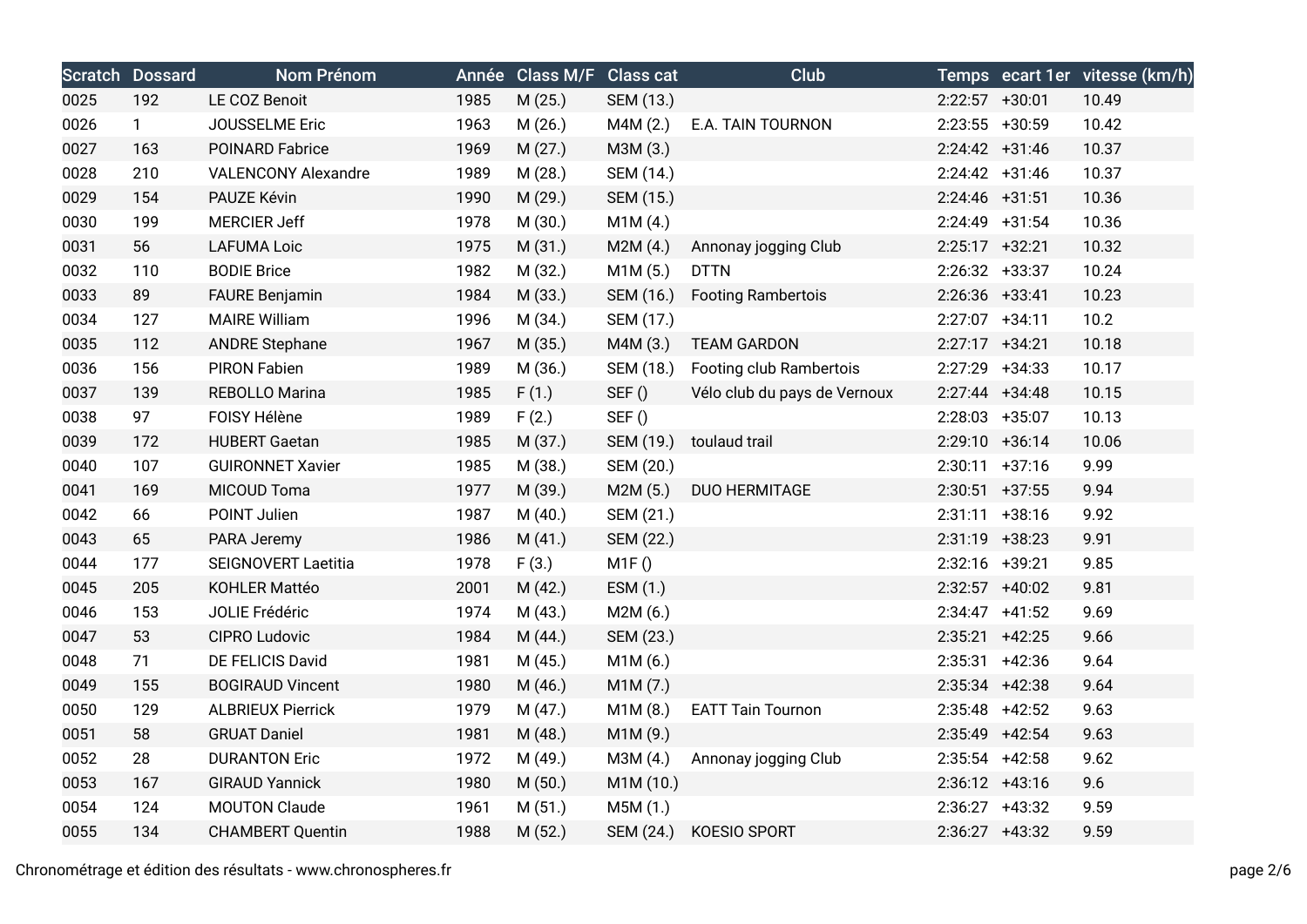|      | <b>Scratch Dossard</b> | <b>Nom Prénom</b>           |      | Année Class M/F Class cat |           | <b>Club</b>               |                   | Temps ecart 1er vitesse (km/h) |
|------|------------------------|-----------------------------|------|---------------------------|-----------|---------------------------|-------------------|--------------------------------|
| 0056 | 117                    | <b>SAINSORNY Mickael</b>    | 1973 | M (53.)                   | M2M (7.)  |                           | $2:36:28$ +43:32  | 9.59                           |
| 0057 | 30                     | <b>LAFFAY Vincent</b>       | 1975 | M(54.)                    | M2M(8.)   | <b>RUNSEPT</b>            | $2:36:47$ +43:51  | 9.57                           |
| 0058 | 157                    | <b>BROCHIER Nicolas</b>     | 1976 | M(55.)                    | M2M (9.)  |                           | 2:37:06 +44:10    | 9.55                           |
| 0059 | 34                     | <b>COURTIAL Mickael</b>     | 1983 | M(56.)                    | SEM (25.) | Footing Rambertois        | 2:38:06 +45:10    | 9.49                           |
| 0060 | 145                    | <b>GUYOT Romain</b>         | 1977 | M(57.)                    | M2M (10.) |                           | $2:38:24$ +45:28  | 9.47                           |
| 0061 | 142                    | <b>GOUY Michaël</b>         | 1977 | M (58.)                   | M2M (11.) |                           | $2:38:40 +45:44$  | 9.45                           |
| 0062 | 79                     | <b>BOICIUC</b> loan         | 1986 | M (59.)                   | SEM (26.) |                           | $2:38:47$ +45:52  | 9.45                           |
| 0063 | 173                    | <b>CALEGARI Valentin</b>    | 1997 | M(60.)                    | SEM (27.) | jogging club veranne      | 2:38:55 +45:59    | 9.44                           |
| 0064 | 174                    | <b>CHORON Julie</b>         | 1997 | F(4.)                     | SEF (1.)  | jogging club veranne      | $2:38:55$ +46:00  | 9.44                           |
| 0065 | 36                     | <b>TRUCHET Jean-Pierre</b>  | 1958 | M(61.)                    | M5M (2.)  | Annonay jogging Club      | 2:39:35 +46:39    | 9.4                            |
| 0066 | 149                    | <b>RENAUD Julien</b>        | 1976 | M(62.)                    |           | M2M (12.) toulaud trail   | 2:39:36 +46:40    | 9.4                            |
| 0067 | 143                    | <b>VALGUEBLASSE Nicolas</b> | 1971 | M(63.)                    | M3M (5.)  |                           | $2:40:12 +47:17$  | 9.36                           |
| 0068 | 13                     | <b>LEGENDRE Matthieu</b>    | 1979 | M(64.)                    | M1M (11.) | <b>EATT Tain Tournon</b>  | $2:40:40 + 47:44$ | 9.34                           |
| 0069 | 185                    | <b>CHRISTIN Elodie</b>      | 1987 | F(5.)                     | SEF (2.)  | MACADAM 07                | 2:42:20 +49:24    | 9.24                           |
| 0070 | 198                    | <b>GUNSETT Patrick</b>      | 1961 | M(65.)                    | M5M (3.)  | JOGGING CLUB PORTOIS      | 2:42:48 +49:52    | 9.21                           |
| 0071 | 148                    | POURNAIN Gaétan             | 1974 | M(66.)                    | M2M (13.) |                           | $2:44:33 + 51:37$ | 9.12                           |
| 0072 | 38                     | <b>DIDIER Pierrick</b>      | 1981 | M(67.)                    | M1M (12.) |                           | $2:44:36$ +51:41  | 9.11                           |
| 0073 | 200                    | MALOSSE Christophe          | 1967 | M(68.)                    | M4M (4.)  |                           | $2:44:55$ +51:59  | 9.1                            |
| 0074 | 60                     | <b>CHABANIS Axel</b>        | 1995 | M (69.)                   | SEM (28.) |                           | $2:45:27$ +52:31  | 9.07                           |
| 0075 | 25                     | <b>MAISONNAS Marin</b>      | 1996 | M (70.)                   | SEM (29.) |                           | $2:45:38$ +52:43  | 9.06                           |
| 0076 | 166                    | REYNAUD Grégory             | 1981 | M(71.)                    | M1M (13.) |                           | $2:45:54$ +52:58  | 9.04                           |
| 0077 | 42                     | <b>ANRYS Douglas</b>        | 1978 | M (72.)                   | M1M (14.) |                           | $2:46:17$ +53:21  | 9.02                           |
| 0078 | 151                    | <b>DESBOS Sandrine</b>      | 1973 | F(6.)                     | M2F(1.)   | E.A. TAIN TOURNON         | 2:46:35 +53:39    | 9                              |
| 0079 | 105                    | <b>BROUTIER Fabien</b>      | 1988 | M (73.)                   | SEM (30.) | <b>Footing Rambertois</b> | $2:46:36$ +53:40  | 9                              |
| 0080 | 54                     | <b>DENNER Yoann</b>         | 1984 | M (74.)                   | SEM (31.) |                           | $2:47:42 +54:46$  | 8.94                           |
| 0081 | 41                     | <b>MATRAS Matthieu</b>      | 1986 | M (75.)                   | SEM (32.) | <b>Team Vaillantas</b>    | 2:47:42 +54:46    | 8.94                           |
| 0082 | 73                     | <b>FRAIX-BURNET Robin</b>   | 1997 | M (76.)                   | SEM (33.) |                           | $2:47:43 +54:47$  | 8.94                           |
| 0083 | 95                     | <b>DREVETON Cyril</b>       | 1983 | M (77.)                   | SEM (34.) |                           | $2:47:58$ +55:03  | 8.93                           |
| 0084 | 10                     | <b>ROCHE Thierry</b>        | 1968 | M (78.)                   | M3M (6.)  | MACADAM 07                | $2:48:13 +55:17$  | 8.92                           |
| 0085 | $\overline{2}$         | <b>CAVAGNA Stephanie</b>    | 1970 | F(7.)                     | M3F (1.)  | <b>EATT Tain Tournon</b>  | 2:48:15 +55:19    | 8.92                           |
| 0086 | 6                      | FAY Dominique               | 1973 | F(8.)                     | M2F(2.)   | MACADAM 07                | 2:48:26 +55:30    | 8.91                           |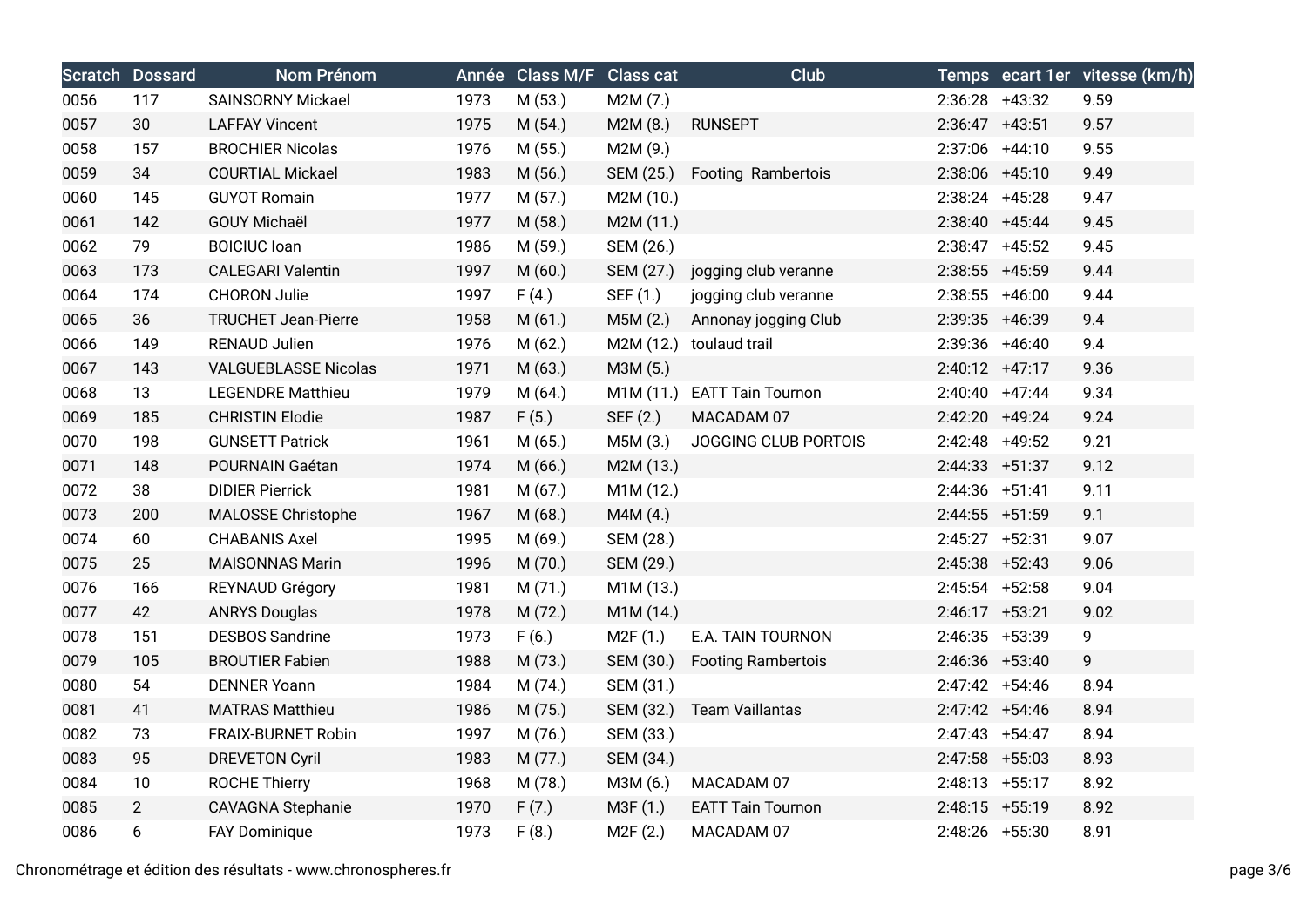|      | <b>Scratch Dossard</b> | <b>Nom Prénom</b>              |      | Année Class M/F Class cat |                | Club                                |                   | Temps ecart 1er vitesse (km/h) |
|------|------------------------|--------------------------------|------|---------------------------|----------------|-------------------------------------|-------------------|--------------------------------|
| 0087 | 207                    | <b>COULAUD Bruno</b>           | 1970 | M (79.)                   | M3M (7.)       |                                     | $2:48:58$ +56:03  | 8.88                           |
| 0088 | 208                    | <b>GARNIER Boris</b>           | 1980 | M(80.)                    | M1M (15.)      |                                     | $2:48:59$ +56:03  | 8.88                           |
| 0089 | 150                    | <b>BANC Stéphane</b>           | 1977 | M(81.)                    | M2M (14.) ASAH |                                     | 2:49:05 +56:09    | 8.87                           |
| 0090 | 52                     | <b>GRENARD Adrien</b>          | 1980 | M (82.)                   |                | M1M (16.) TRAIL CLUB CROZES LARNAGE | $2:50:16$ +57:20  | 8.81                           |
| 0091 | 146                    | <b>BRUNEL Lee-Phan</b>         | 1997 | M (83.)                   | SEM (35.)      |                                     | $2:52:11 + 59:15$ | 8.71                           |
| 0092 | 161                    | PELISSIER Jerome               | 1965 | M (84.)                   | M4M (5.)       | cs galauriens cyclo trail           | $2:53:41 +60:46$  | 8.64                           |
| 0093 | 196                    | <b>MAISONNAT Mathieu</b>       | 1978 | M (85.)                   | M1M (17.)      |                                     | $2:53:42 +60:46$  | 8.64                           |
| 0094 | 74                     | CHARRAIN-BRISSEAUD Bérangère   | 1981 | F(9.)                     | M1F(1.)        | MACADAM 07                          | 2:53:46 +60:50    | 8.63                           |
| 0095 | 109                    | <b>FAY Anaïs</b>               | 1993 | F(10.)                    | SEF (3.)       | MACADAM 07                          | 2:53:46 +60:51    | 8.63                           |
| 0096 | 106                    | TABARIN Jérôme                 | 1973 | M (86.)                   | M2M (15.)      | <b>DTTN</b>                         | $2:54:58$ +62:02  | 8.57                           |
| 0097 | 92                     | <b>FOURNIER Sebastien</b>      | 1969 | M (87.)                   | M3M (8.)       | Café des Baumes                     | $2:56:42 +63:46$  | 8.49                           |
| 0098 | 181                    | <b>BRUYERE Jean-Christophe</b> | 1968 | M (88.)                   | M3M (9.)       |                                     | $2:57:09$ +64:13  | 8.47                           |
| 0099 | 182                    | MONTAGNE Jean-Michel           | 1967 | M (89.)                   | M4M (6.)       |                                     | $2:57:13 +64:17$  | 8.46                           |
| 0100 | 140                    | <b>DALLARD Christophe</b>      | 1964 | M (90.)                   | M4M (7.)       |                                     | $2:57:28$ +64:32  | 8.45                           |
| 0101 | 135                    | <b>SALMON LAURENT Laurent</b>  | 1968 | M (91.)                   | M3M (10.)      |                                     | $2:57:47$ +64:51  | 8.44                           |
| 0102 | 12                     | <b>DEJARDIN Damien</b>         | 1979 | M (92.)                   |                | M1M (18.) MACADAM 07                | $2:57:57$ +65:02  | 8.43                           |
| 0103 | 93                     | MONGRENIER Jeanmichel          | 1967 | M (93.)                   | M4M (8.)       |                                     | $2:59:02 +66:06$  | 8.38                           |
| 0104 | 81                     | <b>CARREZ Pascal</b>           | 1975 | M (94.)                   | M2M (16.)      |                                     | 2:59:02 +66:07    | 8.38                           |
| 0105 | 82                     | <b>PEATIER Michel</b>          | 1968 | M (95.)                   |                | M3M (11.) St-Cyp Runners            | $2:59:03 +66:07$  | 8.38                           |
| 0106 | 59                     | <b>GLEIZOLLES Michel</b>       | 1959 | M (96.)                   | M5M (4.)       | MACADAM 07                          | $2:59:05$ +66:09  | 8.38                           |
| 0107 | 120                    | <b>SOUDAN Gaetane</b>          | 1996 | F(11.)                    | SEF (4.)       |                                     | 2:59:30 +66:34    | 8.36                           |
| 0108 | 17                     | <b>BERRUYER Claude</b>         | 1961 | M (97.)                   | M5M (5.)       | Annonay jogging club-Boulieu trail  | 2:59:33 +66:38    | 8.35                           |
| 0109 | 122                    | EYBERT-PRUDHOMME Loïc          | 1984 | M (98.)                   | SEM (36.)      |                                     | $2:59:51$ +66:55  | 8.34                           |
| 0110 | 178                    | <b>GRAIL Franck</b>            | 1971 | M (99.)                   | M3M (12.)      | Footing club Rambertois             | $3:00:20 +67:24$  | 8.32                           |
| 0111 | 88                     | <b>JULIEN Thomas</b>           | 1985 | M (100.)                  | SEM (37.)      |                                     | $3:00:35 +67:40$  | 8.31                           |
| 0112 | 137                    | AZEVEDO Geoffrey               | 1980 | M (101.)                  | M1M (19.)      |                                     | $3:01:23 +68:27$  | 8.27                           |
| 0113 | 111                    | <b>DUMAS Kareene</b>           | 1975 | F(12.)                    | M2F(3.)        |                                     | $3:02:13 +69:17$  | 8.23                           |
| 0114 | 91                     | <b>DESSOMMES Erwan</b>         | 1988 | M (102.)                  | SEM (38.)      |                                     | $3:02:15$ +69:20  | 8.23                           |
| 0115 | 77                     | <b>WEISHAUPT Aude</b>          | 1990 | F(13.)                    | SEF (5.)       | <b>ASCE THALES Valence</b>          | $3:02:18$ +69:22  | 8.23                           |
| 0116 | 113                    | <b>POYET Xavier</b>            | 1973 | M (103.)                  | M2M (17.)      | <b>TEAM GARDON</b>                  | $3:02:24$ +69:29  | 8.22                           |
| 0117 | 121                    | <b>DELÉPINE Pierre</b>         | 1993 | M (104.)                  | SEM (39.)      |                                     | 3:02:24 +69:29    | 8.22                           |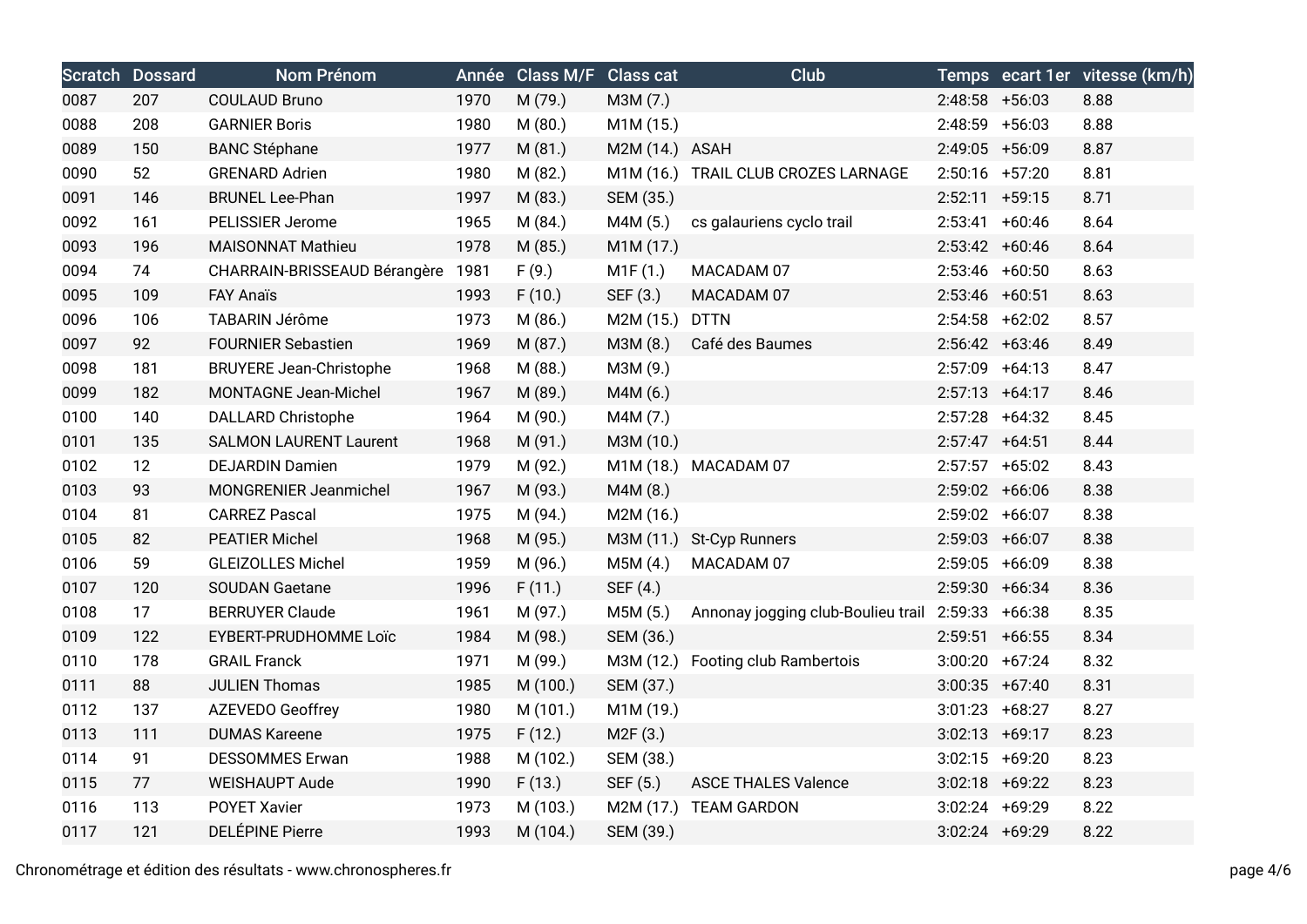|      | <b>Scratch Dossard</b> | Nom Prénom                 |      | Année Class M/F Class cat |                       | Club                           |                   | Temps ecart 1er vitesse (km/h) |
|------|------------------------|----------------------------|------|---------------------------|-----------------------|--------------------------------|-------------------|--------------------------------|
| 0118 | 203                    | <b>ROBIN Tristan</b>       | 1980 | M (105.)                  | M1M (20.)             |                                | $3:02:27 +69:32$  | 8.22                           |
| 0119 | 191                    | <b>FABREGOUL Olivier</b>   | 1966 | M (106.)                  | M4M (9.)              | Annonay jogging Club           | $3:03:31$ +70:36  | 8.17                           |
| 0120 | 125                    | <b>ZEDDA Nicolas</b>       | 1985 | M (107.)                  | SEM (40.)             |                                | $3:03:50$ +70:54  | 8.16                           |
| 0121 | 170                    | RABOUTOT Jean-Noël         | 1970 | M (108.)                  |                       | M3M (13.) Capsul'Team          | $3:04:44$ +71:48  | 8.12                           |
| 0122 | 147                    | VAUX Jérôme                | 1972 | M (109.)                  | M3M (14.)             |                                | $3:04:45$ +71:49  | 8.12                           |
| 0123 | 206                    | <b>OLIVEIRA Aurore</b>     | 1993 | F(14.)                    | SEF (6.)              | Footing club Rambertois        | $3:05:05$ +72:09  | 8.1                            |
| 0124 | 183                    | <b>COLAS Philippe</b>      | 1966 | M (110.)                  | M4M (10.)             | <b>EATT Tain Tournon</b>       | $3:05:43$ +72:47  | 8.08                           |
| 0125 | 23                     | <b>BAIBA Aurelie</b>       | 1981 | F(15.)                    | M1F(2.)               | Annonay jogging Club           | $3:05:47$ +72:51  | 8.07                           |
| 0126 | 3                      | <b>DEVAUX Cathy</b>        | 1976 | F(16.)                    | M <sub>2</sub> F (4.) | Footing Rambertois             | $3:06:05$ +73:10  | 8.06                           |
| 0127 | 160                    | <b>GIGOUDEAU Xavier</b>    | 1982 | M(111.)                   | M1M(21.)              |                                | $3:06:10 +73:15$  | 8.06                           |
| 0128 | 27                     | <b>DURANTON Stéphanie</b>  | 1978 | F(17.)                    | M1F(3.)               | Annonay jogging Club           | $3:08:10 + 75:14$ | 7.97                           |
| 0129 | 24                     | <b>BAIBA Annour</b>        | 1968 | M (112.)                  |                       | M3M (15.) Annonay jogging Club | 3:09:00 +76:04    | 7.94                           |
| 0130 | 184                    | <b>TOURGIS Bernard</b>     | 1956 | M (113.)                  | M6M (1.)              |                                | $3:09:05$ +76:09  | 7.93                           |
| 0131 | 104                    | <b>GRUENZIG Marie</b>      | 1963 | F(18.)                    | M4F (1.)              |                                | $3:09:15$ +76:19  | 7.93                           |
| 0132 | 115                    | <b>DELUCHAT Emmanuel</b>   | 1971 | M (114.)                  | M3M (16.)             |                                | $3:09:44$ +76:48  | 7.91                           |
| 0133 | 98                     | <b>HENARD Patrick</b>      | 1963 | M (115.)                  |                       | M4M (11.) macadam 07           | $3:09:51$ +76:56  | 7.9                            |
| 0134 | 141                    | ROUGEAUX David             | 1972 | M (116.)                  |                       | M3M (17.) Annonay jogging Club | $3:10:33$ +77:37  | 7.87                           |
| 0135 | 40                     | <b>BOUCHER Damien</b>      | 1986 | M (117.)                  | SEM (41.)             |                                | $3:10:58$ +78:02  | 7.85                           |
| 0136 | 84                     | <b>BERNARDON William</b>   | 1969 | M (118.)                  | M3M (18.)             |                                | $3:11:01$ +78:06  | 7.85                           |
| 0137 | 85                     | <b>DEYGAS Remi</b>         | 1965 | M (119.)                  | M4M (12.)             |                                | $3:11:01$ +78:06  | 7.85                           |
| 0138 | 186                    | <b>TURLAIS Olivier</b>     | 1959 | M (120.)                  | M5M (6.)              | <b>OENOSERVISE</b>             | $3:11:54$ +78:58  | 7.82                           |
| 0139 | 14                     | <b>DIEVAL Anthony</b>      | 1989 | M (121.)                  | SEM (42.)             | Team run expert valence        | $3:13:47$ +80:51  | 7.74                           |
| 0140 | 168                    | <b>BRUNET Nicolas</b>      | 1977 | M (122.)                  | M2M (18.)             |                                | $3:13:47$ +80:52  | 7.74                           |
| 0141 | 33                     | <b>CROZET Christopher</b>  | 1980 | M (123.)                  | M1M (22.)             |                                | $3:13:53$ +80:57  | 7.74                           |
| 0142 | 32                     | <b>CROZET Angelique</b>    | 1979 | F(19.)                    | M1F(4.)               |                                | $3:13:53$ +80:57  | 7.74                           |
| 0143 | 193                    | <b>ARHANCET Christelle</b> | 1983 | F(20.)                    | SEF (7.)              |                                | $3:14:34$ +81:38  | 7.71                           |
| 0144 | 133                    | <b>DELHOME Martin</b>      | 1986 | M (124.)                  | SEM (43.)             | Raptatus                       | $3:14:34$ +81:38  | 7.71                           |
| 0145 | 144                    | <b>GOUARD Alexandre</b>    | 1980 | M (125.)                  | M1M (23.)             |                                | $3:14:43 + 81:47$ | 7.7                            |
| 0146 | 132                    | <b>RUFFY Joël</b>          | 1993 | M (126.)                  | SEM (44.)             |                                | $3:15:32 +82:36$  | 7.67                           |
| 0147 | 189                    | <b>LEGER Lucie</b>         | 1997 | F(21.)                    | SEF (8.)              |                                | $3:16:25 + 83:30$ | 7.64                           |
| 0148 | 123                    | <b>DELHOMME Pascal</b>     | 1973 | M (127.)                  | M2M (19.)             |                                | $3:16:40 + 83:44$ | 7.63                           |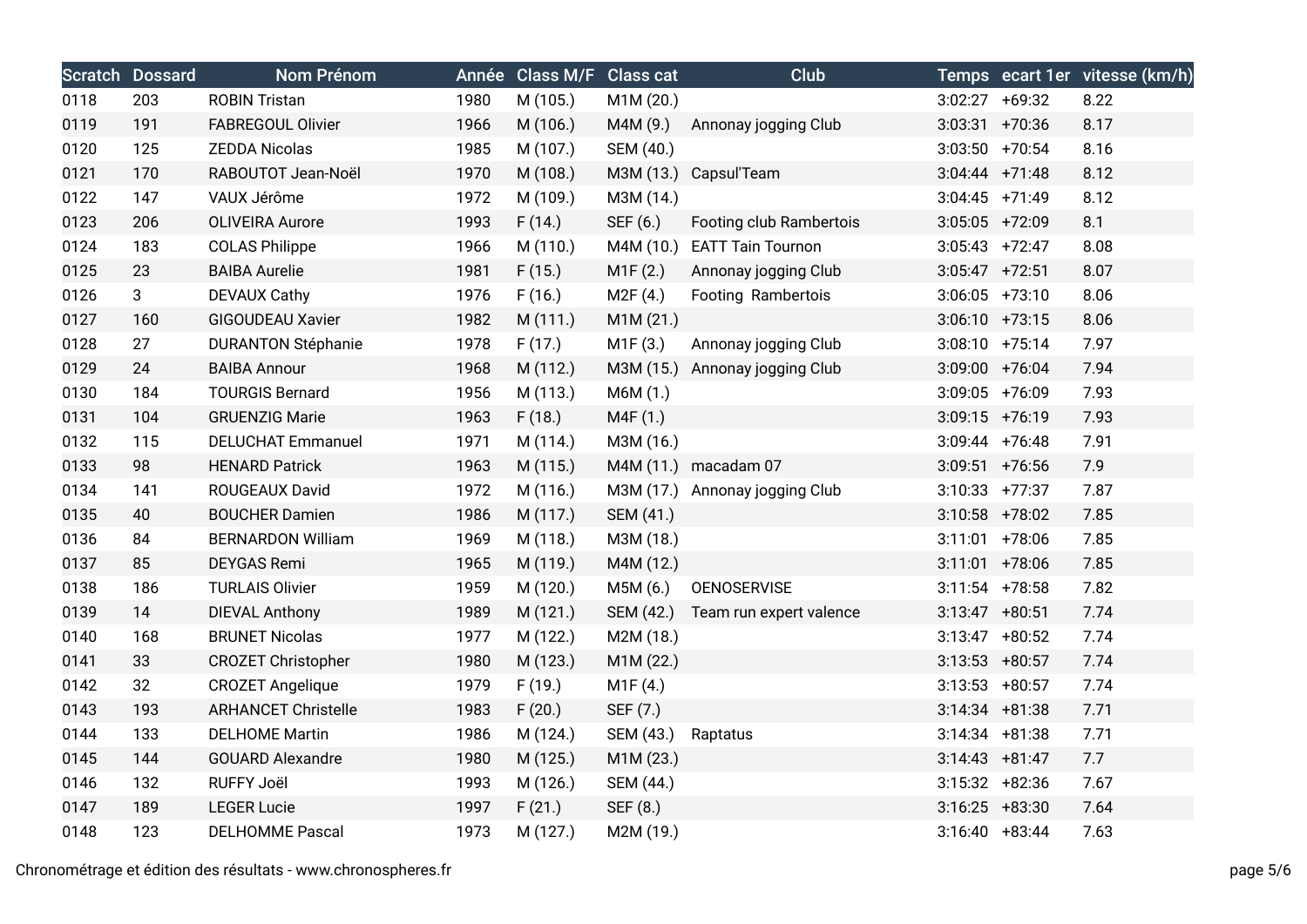|      | <b>Scratch Dossard</b> | Nom Prénom                |      | Année Class M/F Class cat |           | Club                          |                   |                   | Temps ecart 1er vitesse (km/h) |
|------|------------------------|---------------------------|------|---------------------------|-----------|-------------------------------|-------------------|-------------------|--------------------------------|
| 0149 | 194                    | <b>BONHOMME Cedric</b>    | 1981 | M (128.)                  | M1M (24.) |                               | $3:17:16$ +84:21  |                   | 7.6                            |
| 0150 | 63                     | <b>HENARD Françoise</b>   | 1965 | F(22.)                    | M4F (2.)  | MACADAM 07                    | $3:17:17$ +84:21  |                   | 7.6                            |
| 0151 | 99                     | <b>HENARD Adrien</b>      | 1994 | M (129.)                  | SEM (45.) |                               | $3:17:18$ +84:22  |                   | 7.6                            |
| 0152 | 126                    | <b>GRUENZIG Frédéric</b>  | 1960 | M (130.)                  | M5M (7.)  |                               | $3:17:40 + 84:44$ |                   | 7.59                           |
| 0153 | 158                    | <b>BOBICHON Julien</b>    | 1987 | M (131.)                  | SEM (46.) |                               | $3:17:49$ +84:53  |                   | 7.58                           |
| 0154 | 55                     | <b>BOZ Christèle</b>      | 1970 | F(23.)                    | M3F (2.)  | Entente Athlétique Car Rhodia | $3:19:11 + 86:15$ |                   | 7.53                           |
| 0155 | 19                     | <b>GOURDON Chrystelle</b> | 1972 | F(24.)                    | M3F (3.)  | Annonay jogging               | $3:19:53$ +86:57  |                   | 7.5                            |
| 0156 | 20                     | <b>GOURDON Remi</b>       | 1970 | M (132.)                  | M3M (19.) | Annonay jogging               | $3:19:54$ +86:58  |                   | 7.5                            |
| 0157 | 103                    | <b>BAPTISTA Sandrine</b>  | 1973 | F(25.)                    | M2F(5.)   |                               | $3:21:29$ +88:34  |                   | 7.44                           |
| 0158 | 26                     | <b>FRAISSE Isabelle</b>   | 1969 | F(26.)                    | M3F (4.)  | Annonay jogging Club          | 3:23:20 +90:24    |                   | 7.38                           |
| 0159 | 29                     | <b>QUIBLIER Pascale</b>   | 1971 | F(27.)                    | M3F (5.)  | Annonay jogging Club          | $3:24:37$ +91:41  |                   | 7.33                           |
| 0160 | 171                    | PERRIN LÉO                | 1986 | M (133.)                  | SEM (47.) |                               | $3:27:12 +94:16$  |                   | 7.24                           |
| 0161 | 118                    | <b>AUBERT Sebastien</b>   | 1968 | M (134.)                  | M3M (20.) | MACADAM 07                    | $3:29:06$ +96:10  |                   | 7.17                           |
| 0162 | 75                     | <b>VERON Celine</b>       | 1978 | F(28.)                    | M1F(5.)   | <b>EATT Tain Tournon</b>      |                   | $3:36:03$ +103:07 | 6.94                           |
| 0163 | 70                     | <b>SUREL Guillaume</b>    | 1977 | M (135.)                  | M2M (20.) | <b>EATT Tain Tournon</b>      |                   | $3:36:04$ +103:08 | 6.94                           |
| 0164 | 69                     | <b>SUREL Blandine</b>     | 1979 | F(29.)                    | M1F (6.)  | <b>ASAH</b>                   |                   | $3:36:04$ +103:08 | 6.94                           |
| 0165 | 68                     | <b>EYRAUD Michael</b>     | 1975 | M (136.)                  | M2M (21.) |                               |                   | 3:39:32 +106:37   | 6.83                           |
| 0166 | 187                    | <b>BAUD Philippe</b>      | 1959 | M (137.)                  | M5M (8.)  | <b>OENOSERVICE</b>            |                   | $3:41:03$ +108:07 | 6.79                           |
| 0167 | 190                    | RICHAUD Florian           | 1982 | M (138.)                  | M1M (25.) |                               |                   | $3:42:50$ +109:54 | 6.73                           |
| 0168 | 100                    | <b>PLOYON Emilie</b>      | 1975 | F(30.)                    | M2F (6.)  | BRC VERNOSC 07                |                   | $3:43:01$ +110:06 | 6.73                           |
| 0169 | 80                     | <b>TOCABENS André</b>     | 1969 | M (139.)                  | M3M (21.) | BRC VERNOSC 07                |                   | $3:43:02$ +110:06 | 6.73                           |
| 0170 | 101                    | <b>MOREL Romain</b>       | 1982 | M (140.)                  | M1M (26.) | <b>BRC VERNOSC 07</b>         |                   | 3:43:02 +110:06   | 6.73                           |
| 0171 | 8                      | POULENARD Delphine        | 1978 | F(31.)                    | M1F(7.)   | MACADAM 07                    |                   | $3:45:57$ +113:01 | 6.64                           |
| 0172 | 211                    | <b>RAPHAEL Romain</b>     | 1983 | M(141.)                   | SEM (48.) |                               |                   | $3:45:58$ +113:02 | 6.64                           |
| 0173 | 67                     | <b>CHAIX Nicolas</b>      | 1990 | M (142.)                  | SEM (49.) |                               |                   | $3:46:49$ +113:53 | 6.61                           |
| 0174 | 96                     | <b>REBOULLET Patrick</b>  | 1963 | M (143.)                  | M4M (13.) | Annonay jogging Club          |                   | $3:59:14$ +126:19 | 6.27                           |
| 0175 | 72                     | MAZABRARD Delphine        | 1984 | F(32.)                    | SEF (9.)  |                               |                   | 4:17:00 +144:04   | 5.84                           |
| 0176 | 76                     | PATISSOUS Mégane          | 1994 | F(33.)                    | SEF (10.) |                               |                   | 4:17:02 +144:06   | 5.84                           |
| 0177 | 102                    | <b>MAILLET Alexian</b>    | 1997 | M (144.)                  | SEM (50.) | <b>EVA 07</b>                 |                   | 5:08:45 +195:49   | 4.86                           |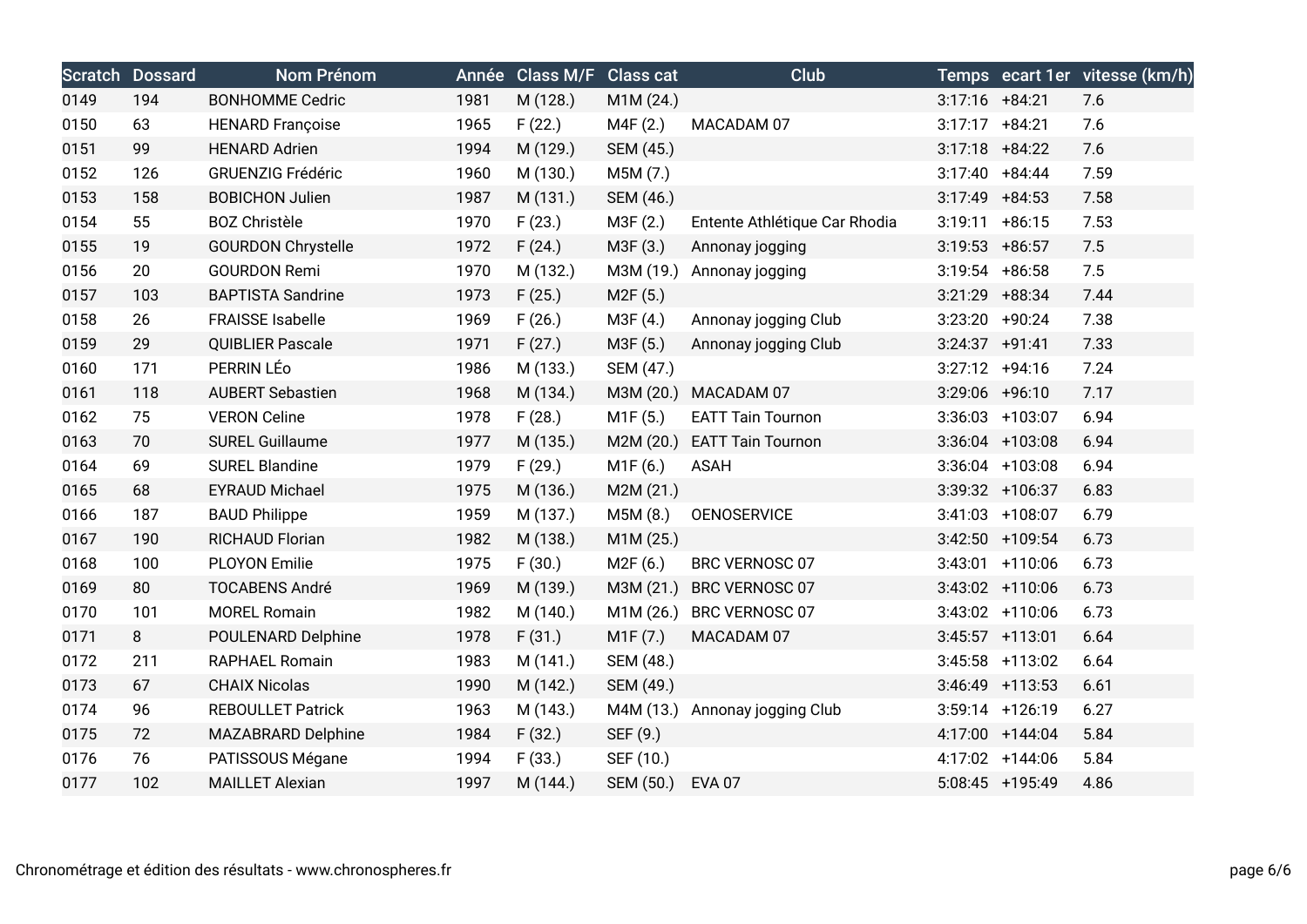



Epreuve 15Km

|      | <b>Scratch Dossard</b> | Nom Prénom                | Année | <b>Class M/F</b> | <b>Class cat</b> | Club                      |                   |                  | Temps ecart 1er vitesse (km/h) |
|------|------------------------|---------------------------|-------|------------------|------------------|---------------------------|-------------------|------------------|--------------------------------|
| 0001 | 376                    | <b>FANGET Alexandre</b>   | 1995  | M(1.)            | SEM()            | <b>EATT Tain Tournon</b>  | $1:11:55 -$       |                  | 12.51                          |
| 0002 | 355                    | <b>ROUSSON Cyril</b>      | 1977  | M(2.)            | M2M()            | <b>EATT Tain Tournon</b>  | $1:12:54 +0:58$   |                  | 12.34                          |
| 0003 | 311                    | <b>FABRE Emmanuel</b>     | 1986  | M(3.)            | SEM()            | S/L EA TAIN-TOURNON       | $1:15:03 +3:07$   |                  | 11.99                          |
| 0004 | 321                    | <b>VERNET Grégory</b>     | 1998  | M(4.)            | SEM (1.)         |                           | $1:15:53 +3:57$   |                  | 11.86                          |
| 0005 | 344                    | <b>BRAUNN Clement</b>     | 1987  | M(5.)            | SEM (2.)         | TEAM ALTITUDE / HTT       | $1:16:07$ +4:11   |                  | 11.82                          |
| 0006 | 216                    | <b>DELHOMME Jorris</b>    | 1983  | M(6.)            | SEM (3.)         | S/L EA TAIN-TOURNON       | $1:18:15 + 6:19$  |                  | 11.5                           |
| 0007 | 349                    | <b>HUBERT Raphael</b>     | 1972  | M(7.)            | M3M (1.)         |                           | 1:23:07 +11:12    |                  | 10.83                          |
| 0008 | 366                    | <b>THEOLIER François</b>  | 1969  | M(8.)            | M3M (2.)         | <b>EARP</b>               |                   | 1:23:18 +11:22   | 10.8                           |
| 0009 | 318                    | <b>BRUYERE Fanny</b>      | 2001  | F(1.)            | EST()            |                           |                   | 1:23:32 +11:36   | 10.77                          |
| 0010 | 242                    | <b>MARMINON David</b>     | 1982  | M(9.)            | M1M(1.)          |                           | $1:23:47$ +11:51  |                  | 10.74                          |
| 0011 | 304                    | <b>BRUNEL Francois</b>    | 1979  | M(10.)           | M1M(2.)          |                           | $1:23:47$ +11:51  |                  | 10.74                          |
| 0012 | 271                    | <b>MENARD Frédéric</b>    | 1971  | M(11.)           | M3M (3.)         | <b>EATT Tain Tournon</b>  | $1:23:54$ +11:58  |                  | 10.73                          |
| 0013 | 352                    | <b>WATTELAR Alexandre</b> | 1989  | M (12.)          | SEM (4.)         | <b>EATT Tain Tournon</b>  | $1:24:13 + 12:17$ |                  | 10.69                          |
| 0014 | 214                    | <b>DAL PRA Etienne</b>    | 1996  | M (13.)          | SEM (5.)         |                           | 1:26:00 +14:04    |                  | 10.46                          |
| 0015 | 335                    | <b>GUERRY Remy</b>        | 1967  | M (14.)          | M4M (1.)         | <b>Team Running Pilat</b> |                   | $1:26:18$ +14:22 | 10.43                          |
| 0016 | 232                    | RONZON David              | 1972  | M (15.)          | M3M (4.)         |                           | $1:26:27$ +14:31  |                  | 10.41                          |
| 0017 | 248                    | <b>FICHTER Bertrand</b>   | 1986  | M (16.)          | SEM (6.)         |                           |                   | 1:27:26 +15:30   | 10.29                          |
| 0018 | 380                    | <b>PEYRON Marianne</b>    | 1984  | F(2.)            | SEF()            |                           | $1:27:42$ +15:46  |                  | 10.26                          |
| 0019 | 301                    | <b>CREMER Samuel</b>      | 1988  | M (17.)          | SEM (7.)         |                           | 1:27:49 +15:53    |                  | 10.25                          |
| 0020 | 307                    | TRACOL Émilien            | 1996  | M (18.)          | SEM (8.)         |                           | $1:27:52$ +15:56  |                  | 10.24                          |
| 0021 | 316                    | <b>LANTHEAUME Sylvain</b> | 1992  | M (19.)          | SEM (9.)         |                           | 1:27:58 +16:02    |                  | 10.23                          |
| 0022 | 231                    | <b>BOULLON Sylviane</b>   | 1974  | F(3.)            | M2F()            |                           | 1:28:07 +16:11    |                  | 10.21                          |
| 0023 | 253                    | <b>ANDRE Jeremy</b>       | 1983  | M(20.)           | SEM (10.)        |                           | $1:29:13$ +17:17  |                  | 10.09                          |
| 0024 | 384                    | <b>JUNG Sébastien</b>     | 1975  | M(21.)           | M2M(1.)          |                           | 1:29:47 +17:51    |                  | 10.02                          |

Chronométrage et édition des résultats - www.chronospheres.fr page 1/6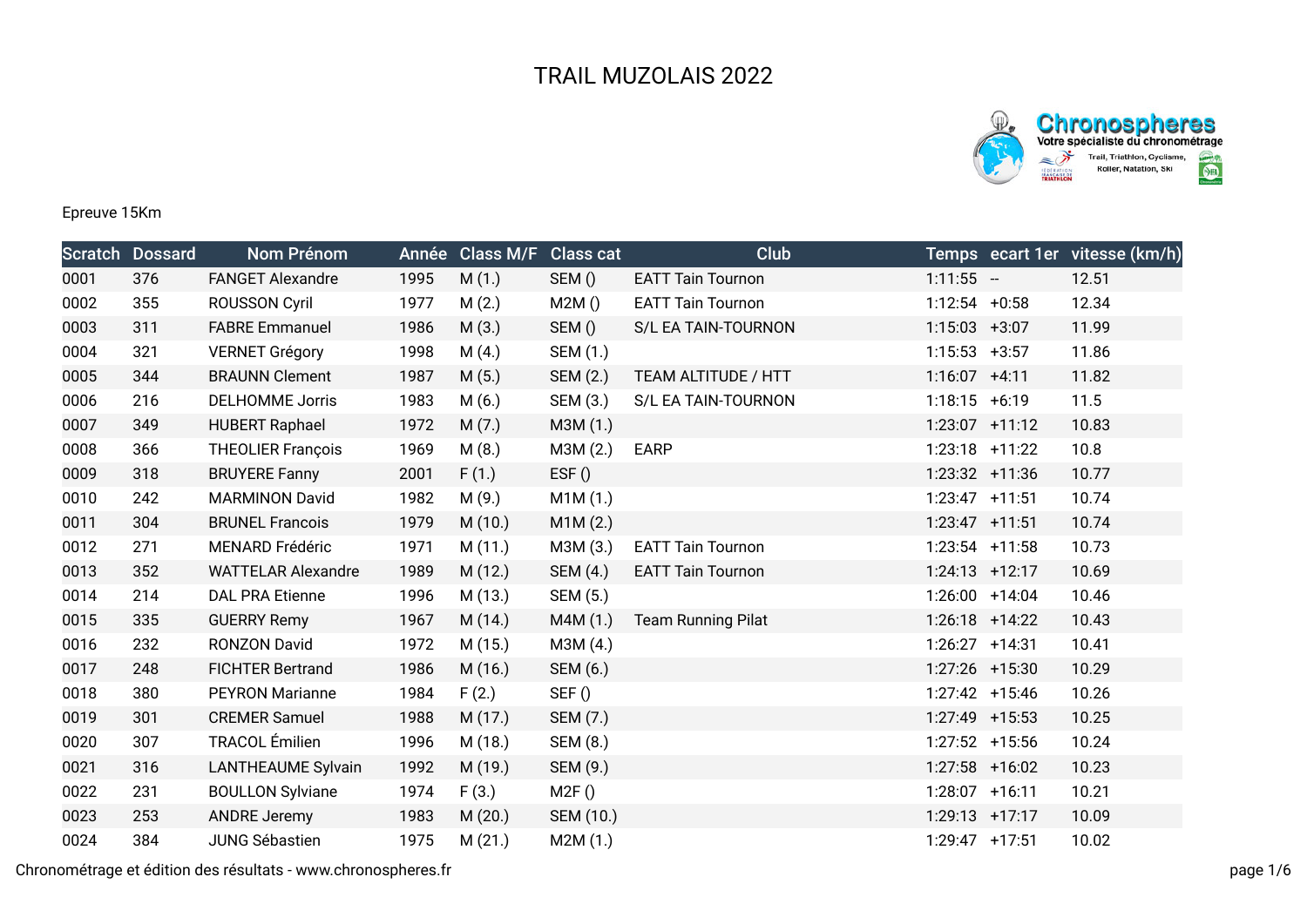|      | <b>Scratch Dossard</b> | Nom Prénom                  |      | Année Class M/F Class cat |           | <b>Club</b>               |                   | Temps ecart 1er vitesse (km/h) |
|------|------------------------|-----------------------------|------|---------------------------|-----------|---------------------------|-------------------|--------------------------------|
| 0025 | 360                    | <b>GOUDARD Emmanuel</b>     | 1969 | M(22.)                    | M3M (5.)  | Footing club Rambertois   | 1:29:58 +18:02    | 10                             |
| 0026 | 298                    | <b>BALANDRAUD Thierry</b>   | 1981 | M(23.)                    | M1M(3.)   | <b>EATT Tain Tournon</b>  | $1:31:13 + 19:17$ | 9.87                           |
| 0027 | 374                    | <b>SANDON Pierrick</b>      | 1983 | M(24.)                    | SEM (11.) |                           | 1:32:23 +20:27    | 9.74                           |
| 0028 | 339                    | ALLIGNOL Joseph             | 1985 | M(25.)                    | SEM (12.) | <b>Team Vaillantas</b>    | 1:32:23 +20:27    | 9.74                           |
| 0029 | 263                    | LOUIS Fabien                | 1971 | M(26.)                    | M3M (6.)  |                           | 1:32:29 +20:33    | 9.73                           |
| 0030 | 259                    | <b>GRANGE Anne</b>          | 1976 | F(4.)                     | M2F(1.)   |                           | $1:33:08$ +21:12  | 9.66                           |
| 0031 | 353                    | <b>GRUEL Simon</b>          | 1979 | M(27.)                    | M1M(4.)   | <b>EATT</b>               | 1:33:16 +21:20    | 9.65                           |
| 0032 | 326                    | <b>LAMY Camille</b>         | 1983 | M(28.)                    | SEM (13.) |                           | 1:33:16 +21:21    | 9.65                           |
| 0033 | 329                    | <b>BROCHIER Emilie</b>      | 1980 | F(5.)                     | M1F(1.)   |                           | $1:33:34$ +21:38  | 9.62                           |
| 0034 | 217                    | <b>FERNANDES Filipe</b>     | 1967 | M (29.)                   | M4M (2.)  |                           | $1:33:35 +21:40$  | 9.62                           |
| 0035 | 297                    | <b>GACHE Roger</b>          | 1958 | M (30.)                   | M5M (1.)  | Annonay jogging Club      | $1:33:40 +21:44$  | 9.61                           |
| 0036 | 300                    | <b>LAFFONT Adrien</b>       | 1987 | M(31.)                    | SEM (14.) |                           | $1:33:45$ +21:49  | 9.6                            |
| 0037 | 345                    | LE MAUFF Soazic             | 1986 | F(6.)                     | SEF (1.)  | MACADAM 07                | $1:34:14$ +22:18  | 9.55                           |
| 0038 | 261                    | <b>MOREL Cyril</b>          | 1991 | M (32.)                   | SEM (15.) |                           | 1:35:16 +23:21    | 9.45                           |
| 0039 | 240                    | <b>COISSARD Alexandre</b>   | 1990 | M (33.)                   | SEM (16.) |                           | $1:35:53$ +23:57  | 9.39                           |
| 0040 | 265                    | DE CILLIS Jerome            | 1971 | M (34.)                   | M3M (7.)  | <b>EATT</b>               | 1:35:54 +23:59    | 9.38                           |
| 0041 | 269                    | QUEROL Jeremy               | 1990 | M(35.)                    | SEM (17.) |                           | $1:35:57 + 24:01$ | 9.38                           |
| 0042 | 280                    | <b>DUCLOS Eddy</b>          | 1989 | M (36.)                   | SEM (18.) |                           | $1:36:08$ +24:12  | 9.36                           |
| 0043 | 254                    | <b>CAVEL Arthur</b>         | 2003 | M (37.)                   | JUM(1.)   |                           | $1:36:11 + 24:15$ | 9.36                           |
| 0044 | 334                    | <b>VALES Sylvain</b>        | 1980 | M (38.)                   | M1M(5.)   | E.A. TAIN TOURNON         | $1:36:23 +24:27$  | 9.34                           |
| 0045 | 377                    | <b>EDALEINE Sylvain</b>     | 1979 | M (39.)                   | M1M (6.)  |                           | 1:36:36 +24:40    | 9.32                           |
| 0046 | 337                    | <b>GARNIER Julien</b>       | 1983 | M(40.)                    | SEM (19.) |                           | 1:36:49 +24:54    | 9.29                           |
| 0047 | 330                    | <b>VINCENDON Remy</b>       | 1987 | M(41.)                    | SEM (20.) |                           | $1:37:13 + 25:17$ | 9.26                           |
| 0048 | 314                    | <b>VERGNIER Jordy</b>       | 1988 | M (42.)                   | SEM (21.) | Raptatus                  | $1:37:58$ +26:03  | 9.19                           |
| 0049 | 222                    | <b>CACHARD Didier</b>       | 1971 | M(43.)                    | M3M (8.)  | <b>TEAM TRAIL PARIS</b>   | 1:38:00 +26:05    | 9.18                           |
| 0050 | 219                    | MAZARGUIL Aurélie           | 1979 | F(7.)                     | M1F(2.)   |                           | $1:38:25$ +26:29  | 9.14                           |
| 0051 | 378                    | <b>BALANDRAS Michael</b>    | 1976 | M(44.)                    | M2M(2.)   |                           | 1:38:30 +26:34    | 9.14                           |
| 0052 | 379                    | PEYROUX Michel              | 1956 | M (45.)                   | M6M (1.)  | <b>EATT Tain Tournon</b>  | 1:39:04 +27:08    | 9.08                           |
| 0053 | 327                    | <b>JEAN Christian</b>       | 1986 | M (46.)                   | SEM (22.) |                           | 1:39:19 +27:24    | 9.06                           |
| 0054 | 368                    | <b>COURTIAL Elie</b>        | 1979 | M (47.)                   | M1M(7.)   |                           | 1:39:20 +27:24    | 9.06                           |
| 0055 | 365                    | <b>DENTRESSANGLE Gilles</b> | 1958 | M(48.)                    | M5M(2.)   | <b>Team Running Pilat</b> | $1:40:13 + 28:17$ | 8.98                           |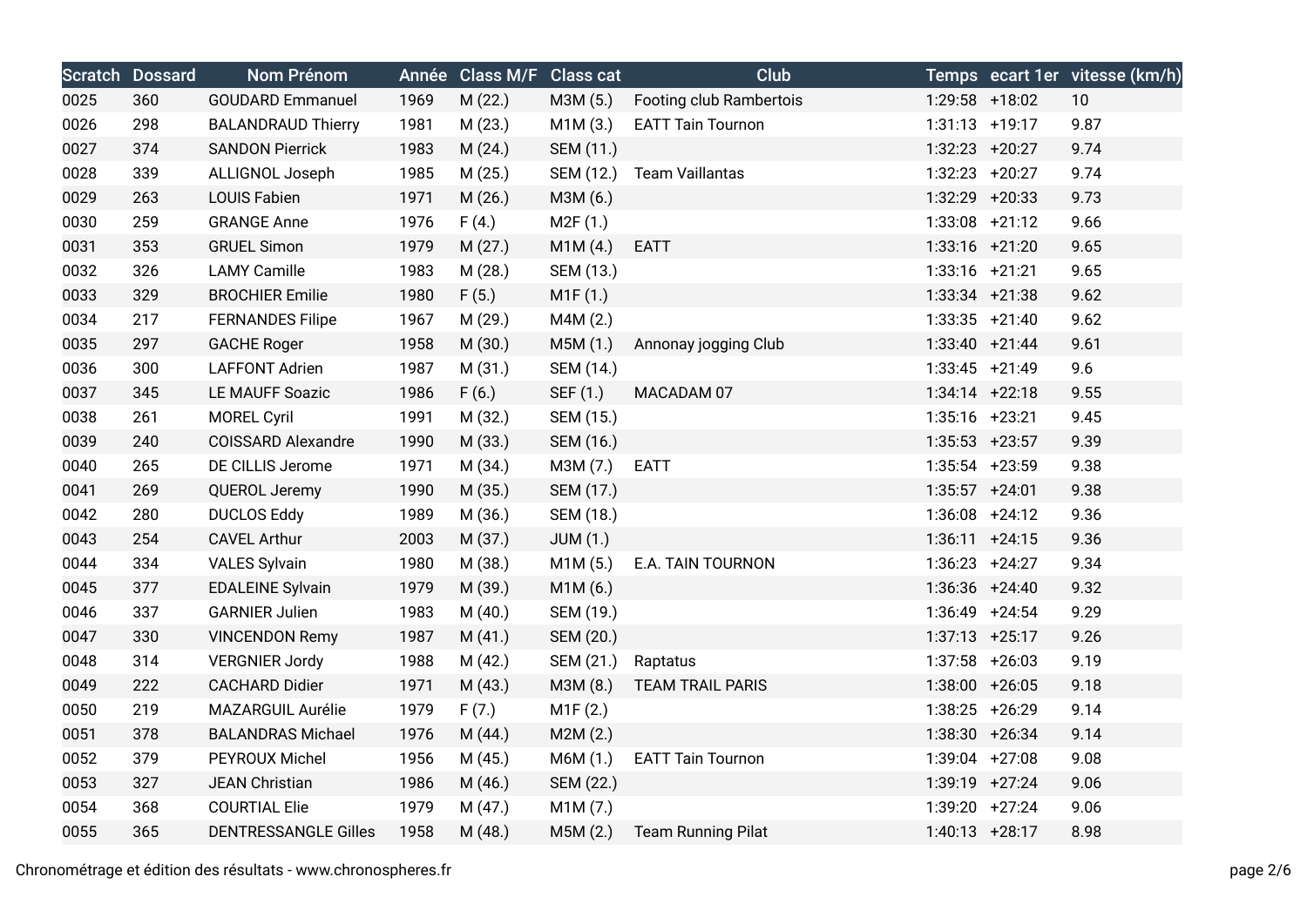|      | <b>Scratch Dossard</b> | <b>Nom Prénom</b>        |      | Année Class M/F Class cat |                | Club                              |                  | Temps ecart 1er vitesse (km/h) |
|------|------------------------|--------------------------|------|---------------------------|----------------|-----------------------------------|------------------|--------------------------------|
| 0056 | 373                    | <b>TRACOL Nicolas</b>    | 1969 | M (49.)                   | M3M (9.)       | LE GSN                            | $1:40:14$ +28:19 | 8.98                           |
| 0057 | 383                    | <b>LEYET Fabien</b>      | 1981 | M(50.)                    | M1M (8.)       |                                   | 1:40:16 +28:20   | 8.98                           |
| 0058 | 328                    | <b>GACHE Lucie</b>       | 1986 | F(8.)                     | SEF (2.)       |                                   | $1:40:18$ +28:23 | 8.97                           |
| 0059 | 348                    | <b>ROBIN Caroline</b>    | 1994 | F(9.)                     | SEF (3.)       |                                   | 1:41:48 +29:52   | 8.84                           |
| 0060 | 356                    | <b>GOUDARD Elodie</b>    | 1983 | F(10.)                    | SEF (4.)       | <b>EATT Tain Tournon</b>          | 1:42:09 +30:14   | 8.81                           |
| 0061 | 357                    | PASSAS Carole            |      | F(11.)                    |                |                                   | 1:42:19 +30:23   | 8.8                            |
| 0062 | 358                    | PASSAS Raphaël           | 1969 | M(51.)                    | M3M (10.)      |                                   | 1:42:19 +30:23   | 8.8                            |
| 0063 | 319                    | <b>LASCOMBE Florent</b>  | 1974 | M(52.)                    | M2M(3.)        | <b>LASCOMBE TEAM</b>              | 1:42:20 +30:25   | 8.79                           |
| 0064 | 375                    | <b>FASY David</b>        | 1966 | M(53.)                    | M4M (3.)       | MACADAM 07                        | 1:42:28 +30:32   | 8.78                           |
| 0065 | 367                    | <b>LECLERC Sophie</b>    | 1997 | F(12.)                    | SEF (5.)       |                                   | 1:42:34 +30:38   | 8.77                           |
| 0066 | 299                    | <b>BONNET Sébastien</b>  | 1976 | M (54.)                   | M2M(4.)        |                                   | $1:42:41 +30:45$ | 8.76                           |
| 0067 | 369                    | <b>MISERY Pierre</b>     | 1980 | M(55.)                    | M1M (9.)       |                                   | 1:43:25 +31:29   | 8.7                            |
| 0068 | 44                     | RIVERA Sylvain           | 1983 | M (56.)                   | SEM (23.)      |                                   | 1:43:26 +31:30   | 8.7                            |
| 0069 | 228                    | <b>DUMAS Gaelle</b>      | 1977 | F(13.)                    | M2F(2.)        | htt                               | 1:44:20 +32:24   | 8.63                           |
| 0070 | 213                    | <b>ALLARD William</b>    | 1985 | M(57.)                    | SEM (24.)      | Valence triathlon                 | 1:44:26 +32:31   | 8.62                           |
| 0071 | 308                    | POULENARD Lilian         | 1979 | M (58.)                   | M1M (10.)      |                                   | $1:44:31$ +32:35 | 8.61                           |
| 0072 | 281                    | <b>DEBEAUX Tristan</b>   | 1997 | M (59.)                   | SEM (25.)      |                                   | $1:44:38$ +32:43 | 8.6                            |
| 0073 | 343                    | <b>JAN REUSS Helene</b>  | 1981 | F(14.)                    | M1F(3.)        | <b>ASCE THALES Valence</b>        | 1:44:42 +32:46   | 8.6                            |
| 0074 | 342                    | <b>JAN Xavier</b>        | 1974 | M(60.)                    | M2M (5.)       |                                   | $1:44:43 +32:47$ | 8.59                           |
| 0075 | 306                    | <b>SAURAT Marie</b>      | 1997 | F(15.)                    | SEF (6.)       |                                   | $1:44:53 +32:57$ | 8.58                           |
| 0076 | 315                    | <b>COSTE Rémi</b>        | 1993 | M(61.)                    | SEM (26.)      |                                   | 1:44:59 +33:03   | 8.57                           |
| 0077 | 333                    | <b>SAPET Amandine</b>    | 1983 | F(16.)                    | SEF (7.)       |                                   | $1:45:08$ +33:13 | 8.56                           |
| 0078 | 362                    | <b>REYNAUD Claudine</b>  | 1970 | F(17.)                    | M3F (1.)       |                                   | $1:45:10 +33:14$ | 8.56                           |
| 0079 | 220                    | <b>ANDRES Nora</b>       | 1976 | F(18.)                    | M2F (3.)       | Footing Rambertois                | $1:45:12 +33:16$ | 8.55                           |
| 0080 | 336                    | <b>GUILLEUX Pascal</b>   | 1969 | M(62.)                    |                | M3M (11.) Footing club Rambertois | $1:45:53$ +33:57 | 8.5                            |
| 0081 | 385                    | <b>MANCEAU Alexandre</b> | 1980 | M(63.)                    | M1M (11.) ASAH |                                   | 1:47:00 +35:05   | 8.41                           |
| 0082 | 347                    | <b>ROBIN Cédric</b>      | 1988 | M(64.)                    | SEM (27.)      |                                   | 1:47:29 +35:33   | 8.37                           |
| 0083 | 293                    | <b>MARION Stéphanie</b>  | 1974 | F(19.)                    | M2F(4.)        | FC RAMBERTOIS                     | 1:47:35 +35:39   | 8.36                           |
| 0084 | 239                    | <b>FUMAS Guillaume</b>   | 1979 | M(65.)                    | M1M (12.)      |                                   | 1:48:04 +36:08   | 8.33                           |
| 0085 | 386                    | RISSOAN Sandrine         | 1973 | F(20.)                    | M2F(5.)        |                                   | 1:48:37 +36:42   | 8.29                           |
| 0086 | 215                    | <b>DORBEC Cindy</b>      | 1982 | F(21.)                    | M1F(4.)        |                                   | 1:48:50 +36:54   | 8.27                           |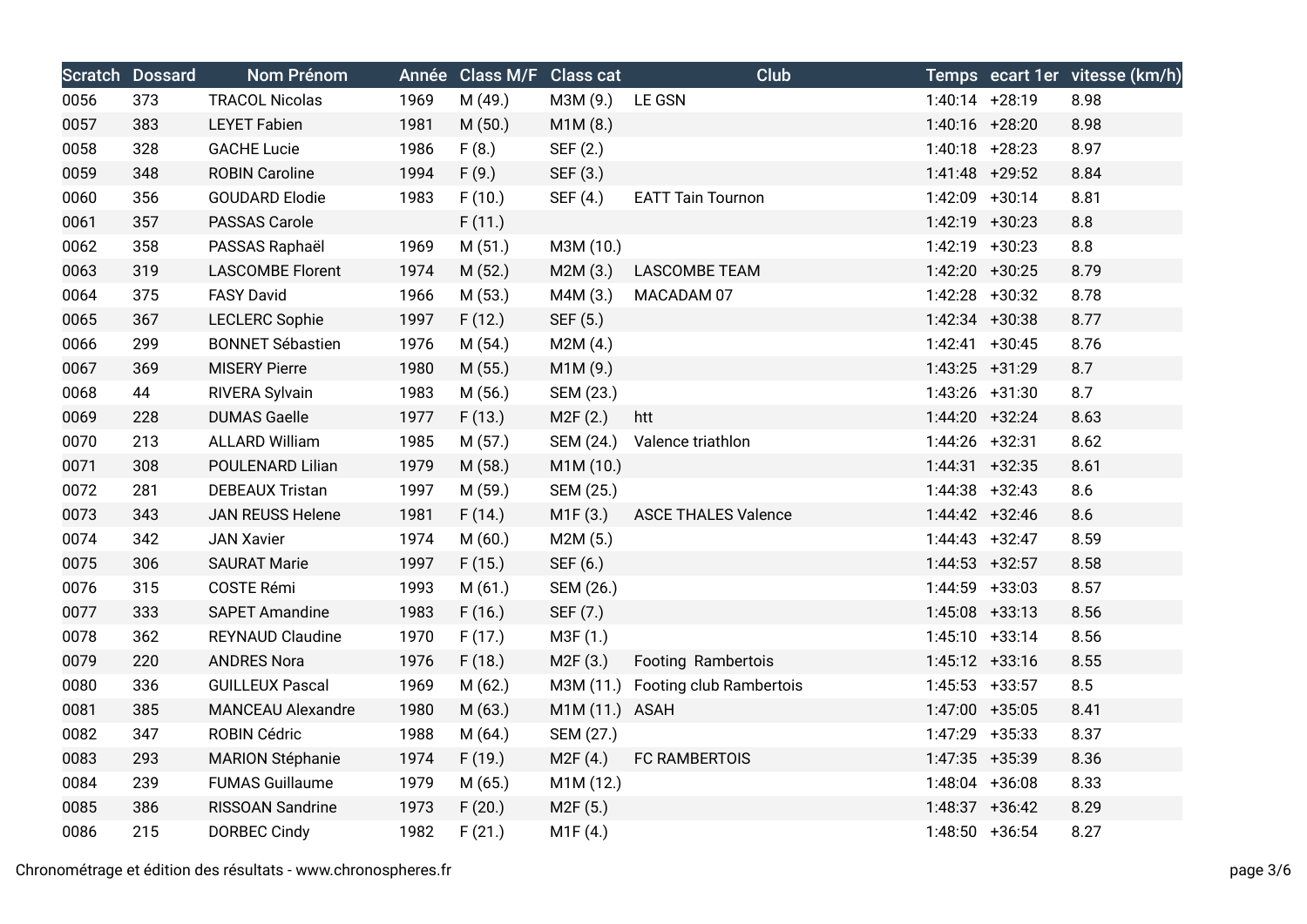|      | <b>Scratch Dossard</b> | Nom Prénom                  |      | Année Class M/F Class cat |                       | Club                          |                   | Temps ecart 1er vitesse (km/h) |
|------|------------------------|-----------------------------|------|---------------------------|-----------------------|-------------------------------|-------------------|--------------------------------|
| 0087 | 371                    | <b>GONCALVES Norbert</b>    | 1963 | M (66.)                   | M4M (4.)              |                               | $1:48:57$ +37:01  | 8.26                           |
| 0088 | 322                    | MCHAWRAB Safwan             | 1977 | M(67.)                    | M2M(6.)               |                               | $1:48:58$ +37:03  | 8.26                           |
| 0089 | 244                    | <b>MAURICE Alexandre</b>    | 1997 | M(68.)                    | SEM (28.)             |                               | 1:49:30 +37:34    | 8.22                           |
| 0090 | 282                    | PEYROT Céline               | 1972 | F(22.)                    | M3F (2.)              |                               | 1:49:39 +37:43    | 8.21                           |
| 0091 | 320                    | <b>COMTE Fabrice</b>        | 1968 | M (69.)                   | M3M (12.)             |                               | $1:49:53$ +37:58  | 8.19                           |
| 0092 | 45                     | <b>GOUDARD Etienne</b>      | 1981 | M (70.)                   |                       | M1M (13.) Team Vaillantas     | $1:50:04$ +38:08  | 8.18                           |
| 0093 | 233                    | <b>BLANC Pamela</b>         | 1982 | F(23.)                    | M1F (5.)              |                               | 1:50:05 +38:09    | 8.17                           |
| 0094 | 370                    | <b>BONNARDEL Patrick</b>    | 1962 | M(71.)                    | M5M (3.)              | ASPTT VALENCE                 | $1:50:10 + 38:14$ | 8.17                           |
| 0095 | 359                    | <b>FAURE Bruno</b>          | 1964 | M(72.)                    | M4M (5.)              | <b>EATT Tain Tournon</b>      | $1:50:31$ +38:35  | 8.14                           |
| 0096 | 338                    | <b>TORRES Simon</b>         | 1987 | M (73.)                   | SEM (29.)             |                               | $1:50:43 +38:47$  | 8.13                           |
| 0097 | 346                    | <b>RUFIN Marie</b>          | 1973 | F(24.)                    | M2F (6.)              | <b>TRGV</b>                   | 1:50:44 +38:49    | 8.13                           |
| 0098 | 312                    | <b>EVESQUE Franck</b>       | 1966 | M (74.)                   | M4M (6.)              | MACADAM 07                    | $1:51:55$ +39:59  | 8.04                           |
| 0099 | 313                    | <b>HUON Eric</b>            | 1955 | M (75.)                   | M6M (2.)              | MACADAM 07                    | 1:52:59 +41:03    | 7.97                           |
| 0100 | 218                    | FERNANDES Isaura            | 1967 | F(25.)                    | M4F (1.)              |                               | $1:53:11 +41:15$  | 7.95                           |
| 0101 | 250                    | <b>CUZIN Lisbeth</b>        | 1977 | F(26.)                    | M <sub>2</sub> F (7.) | <b>EATT Tain Tournon</b>      | $1:53:18$ +41:22  | 7.94                           |
| 0102 | 295                    | <b>BLANC Charlène</b>       | 1990 | F(27.)                    | SEF (8.)              |                               | 1:54:00 +42:04    | 7.89                           |
| 0103 | 50                     | <b>DUPONT Yanis</b>         | 2000 | M (76.)                   | ESM (1.)              |                               | 1:54:09 +42:13    | 7.88                           |
| 0104 | 264                    | <b>TREVES Julien</b>        | 1987 | M (77.)                   | SEM (30.)             |                               | $1:54:11 +42:15$  | 7.88                           |
| 0105 | 270                    | <b>COGNET Laurent</b>       | 1973 | M (78.)                   | M2M(7.)               |                               | $1:54:14$ +42:18  | 7.88                           |
| 0106 | 272                    | <b>LEMELLETIER Marion</b>   | 1982 | F(28.)                    | M1F (6.)              | Footing club Rambertois       | $1:54:15$ +42:20  | 7.88                           |
| 0107 | 372                    | <b>VIOGNE Jean-Louis</b>    | 1972 | M (79.)                   |                       | M3M (13.) S/L EA TAIN-TOURNON | $1:54:42 +42:47$  | 7.85                           |
| 0108 | 302                    | <b>REBERT Sèverine</b>      | 1971 | F(29.)                    | M3F (3.)              |                               | 1:55:02 +43:07    | 7.82                           |
| 0109 | 275                    | <b>MAISONNEUVE Sabine</b>   | 1989 | F(30.)                    | SEF (9.)              | Raptatus                      | $1:55:10 +43:14$  | 7.81                           |
| 0110 | 288                    | <b>GRIMAUD Patricia</b>     | 1972 | F(31.)                    | M3F (4.)              | <b>TRGV</b>                   | $1:56:13 +44:17$  | 7.74                           |
| 0111 | 273                    | <b>CHEYNEL Françoise</b>    | 1958 | F(32.)                    | M5F (1.)              | MACADAM 07                    | $1:56:44$ +44:48  | 7.71                           |
| 0112 | 294                    | <b>GUEDON Alyson</b>        | 1986 | F(33.)                    | SEF (10.)             | GSN                           | $1:56:44$ +44:48  | 7.71                           |
| 0113 | 305                    | <b>GRENIER Boris</b>        | 1974 | M(80.)                    | M2M(8.)               | <b>ASCE THALES Valence</b>    | $1:57:01$ +45:05  | 7.69                           |
| 0114 | 340                    | RONDEAU Romain              | 1976 | M (81.)                   | M2M (9.)              |                               | 1:57:02 +45:07    | 7.69                           |
| 0115 | 225                    | <b>BRUNO Delphine</b>       | 1984 | F(34.)                    | SEF (11.)             |                               | $1:57:10 + 45:14$ | 7.68                           |
| 0116 | 43                     | <b>BERNARD Alexandre</b>    | 1981 | M (82.)                   | M1M (14.)             |                               | $1:57:16$ +45:20  | 7.67                           |
| 0117 | 382                    | <b>PLANTIER Pierre-Jean</b> | 1982 | M (83.)                   |                       | M1M (15.) S/L EA TAIN-TOURNON | $1:57:26$ +45:31  | 7.66                           |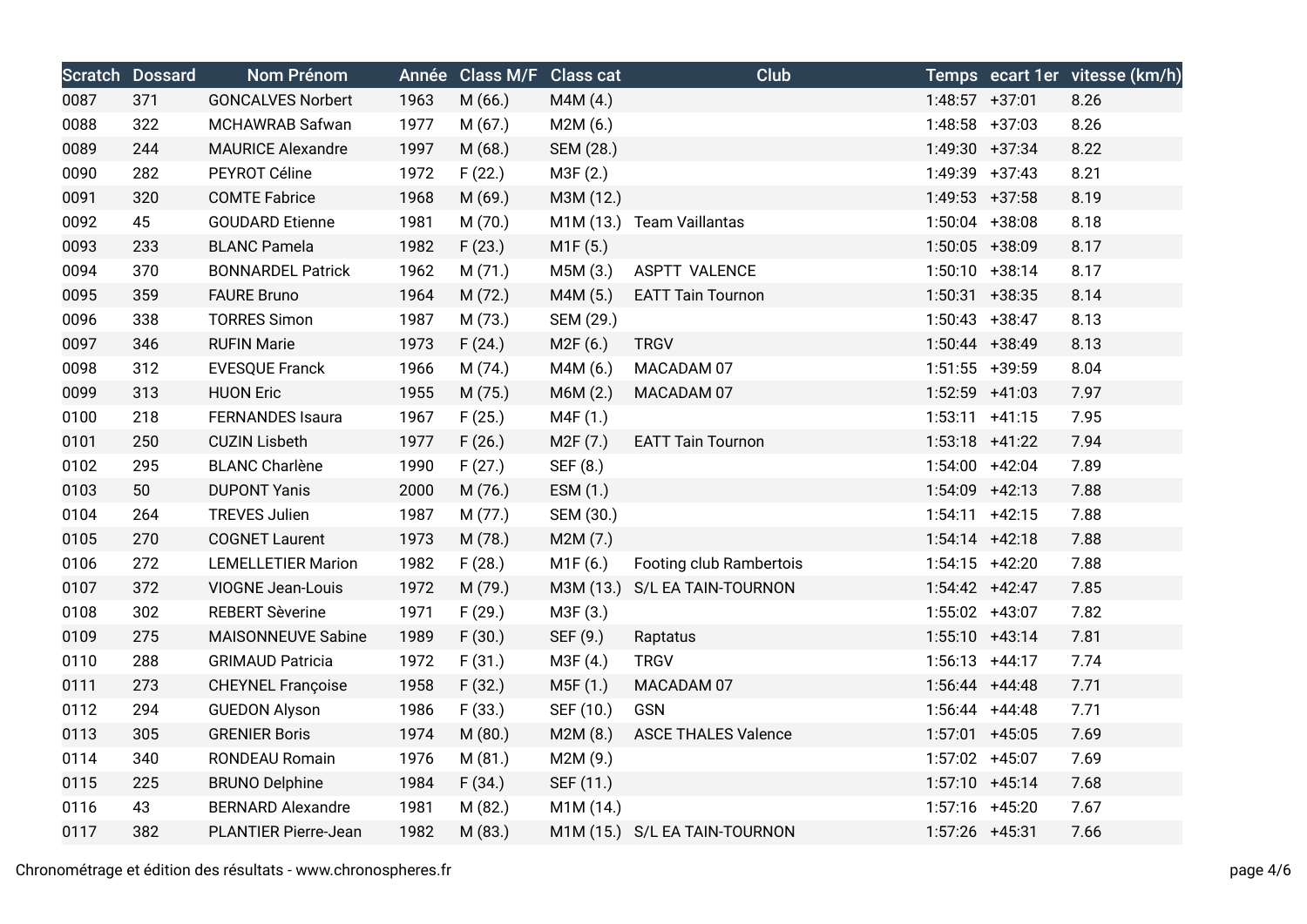|      | <b>Scratch Dossard</b> | Nom Prénom                   |      | Année Class M/F Class cat |                        | Club                     |                  |                   | Temps ecart 1er vitesse (km/h) |
|------|------------------------|------------------------------|------|---------------------------|------------------------|--------------------------|------------------|-------------------|--------------------------------|
| 0118 | 381                    | <b>BOBICHON Camille</b>      | 1984 | F(35.)                    | SEF (12.)              | S/L EA TAIN-TOURNON      |                  | $1:57:28$ +45:33  | 7.66                           |
| 0119 | 361                    | MAISONNEUVE Isabelle         | 1972 | F(36.)                    | M3F (5.)               | <b>EATT Tain Tournon</b> | 1:58:04 +46:09   |                   | 7.62                           |
| 0120 | 287                    | <b>COUIX Emmanuelle</b>      | 1994 | F(37.)                    | SEF (13.)              |                          |                  | $1:58:06$ +46:10  | 7.62                           |
| 0121 | 286                    | <b>BOUIT Nicolas</b>         | 1990 | M (84.)                   | SEM (31.)              |                          | $1:58:07$ +46:11 |                   | 7.62                           |
| 0122 | 255                    | LABOULAIS Sébastien          | 1978 | M (85.)                   | M1M (16.)              |                          |                  | $1:58:38$ +46:42  | 7.59                           |
| 0123 | 354                    | VALLA Bérenger               | 1978 | M (86.)                   | M1M (17.)              |                          |                  | $1:58:38$ +46:42  | 7.59                           |
| 0124 | 351                    | <b>EGLAINE Sebastien</b>     | 1973 | M (87.)                   | M2M (10.) htt          |                          |                  | $2:00:11$ +48:15  | 7.49                           |
| 0125 | 237                    | <b>DIAZ Gilles</b>           | 1964 | M (88.)                   | M4M (7.)               |                          |                  | $2:00:11$ +48:15  | 7.49                           |
| 0126 | 256                    | <b>LARUE Lionel</b>          | 1978 | M (89.)                   | M1M (18.)              |                          |                  | $2:01:50$ +49:55  | 7.39                           |
| 0127 | 363                    | <b>REYNAUD Philippe</b>      | 1967 | M (90.)                   | M4M (8.)               |                          |                  | $2:02:30$ +50:35  | 7.35                           |
| 0128 | 266                    | <b>BERTHAUD Marie noëlle</b> | 1973 | F(38.)                    | M2F (8.)               | Annonay jogging Club     | 2:03:04 +51:09   |                   | 7.31                           |
| 0129 | 276                    | <b>BALAGA Brice</b>          | 1979 | M (91.)                   | M1M (19.)              |                          |                  | $2:03:40 +51:44$  | 7.28                           |
| 0130 | 277                    | <b>JULLIEN Quentin</b>       | 1980 | M (92.)                   | M1M (20.)              |                          |                  | $2:03:42 +51:46$  | 7.28                           |
| 0131 | 309                    | <b>THOMAS Philippe</b>       | 1984 | M (93.)                   | SEM (32.)              |                          | $2:03:45$ +51:49 |                   | 7.27                           |
| 0132 | 303                    | <b>ANTELME Josette</b>       | 1959 | F(39.)                    | M5F (2.)               |                          | $2:04:07$ +52:11 |                   | 7.25                           |
| 0133 | 323                    | CAILLAT-MIOUSSE Franck 1981  |      | M (94.)                   | M1M (21.)              |                          |                  | $2:04:44$ +52:49  | 7.21                           |
| 0134 | 252                    | <b>COUPIER Alexia</b>        | 1978 | F(40.)                    | M1F (7.)               |                          | 2:05:00 +53:04   |                   | 7.2                            |
| 0135 | 324                    | ALONSO Annie                 | 1961 | F(41.)                    | M5F (3.)               | <b>TEAM EACR</b>         | 2:05:05 +53:09   |                   | 7.19                           |
| 0136 | 257                    | <b>GRANDJEAN Magalie</b>     | 1974 | F(42.)                    | M2F (9.)               |                          |                  | 2:05:05 +53:09    | 7.19                           |
| 0137 | 236                    | <b>BRUN Fabien</b>           | 1976 | M (95.)                   | M2M (11.)              |                          |                  | $2:05:08$ +53:13  | 7.19                           |
| 0138 | 331                    | <b>BASTIN Gaëlle</b>         | 1991 | F(43.)                    | SEF (14.)              |                          |                  | $2:05:12$ +53:16  | 7.19                           |
| 0139 | 332                    | <b>BASTIN Gilles</b>         | 1961 | M (96.)                   | M5M(4.)                |                          | $2:05:13 +53:18$ |                   | 7.19                           |
| 0140 | 388                    | <b>FROGER Nancy</b>          | 1972 | F(44.)                    | M3F (6.)               |                          | 2:05:20 +53:24   |                   | 7.18                           |
| 0141 | 267                    | <b>DURST Nicolas</b>         | 1983 | M (97.)                   | SEM (33.)              |                          |                  | $2:05:22$ +53:26  | 7.18                           |
| 0142 | 325                    | <b>LARGERON Clémence</b>     | 1992 | F(45.)                    | SEF (15.) ASAH         |                          |                  | 2:05:35 +53:39    | 7.17                           |
| 0143 | 296                    | PREVOT Jean marc             | 1973 | M (98.)                   | M2M (12.)              |                          |                  | $2:07:43$ +55:47  | 7.05                           |
| 0144 | 284                    | <b>ALLIER Sandra</b>         | 1976 | F(46.)                    | M2F (10.)              |                          |                  | $2:07:45$ +55:49  | 7.04                           |
| 0145 | 246                    | <b>VAUX Delphine</b>         | 1976 | F(47.)                    | M <sub>2</sub> F (11.) |                          | 2:07:45 +55:49   |                   | 7.04                           |
| 0146 | 279                    | <b>EUSEBE Emeric</b>         | 1987 | M (99.)                   | SEM (34.)              |                          |                  | $2:08:13 + 56:17$ | 7.02                           |
| 0147 | 291                    | <b>AUBERT Isabelle</b>       | 1969 | F(48.)                    | M3F (7.)               | MACADAM 07               |                  | 2:09:05 +57:09    | 6.97                           |
| 0148 | 290                    | <b>NOGIER Nathalie</b>       | 1967 | F(49.)                    | M4F (2.)               | MACADAM 07               | 2:09:05 +57:09   |                   | 6.97                           |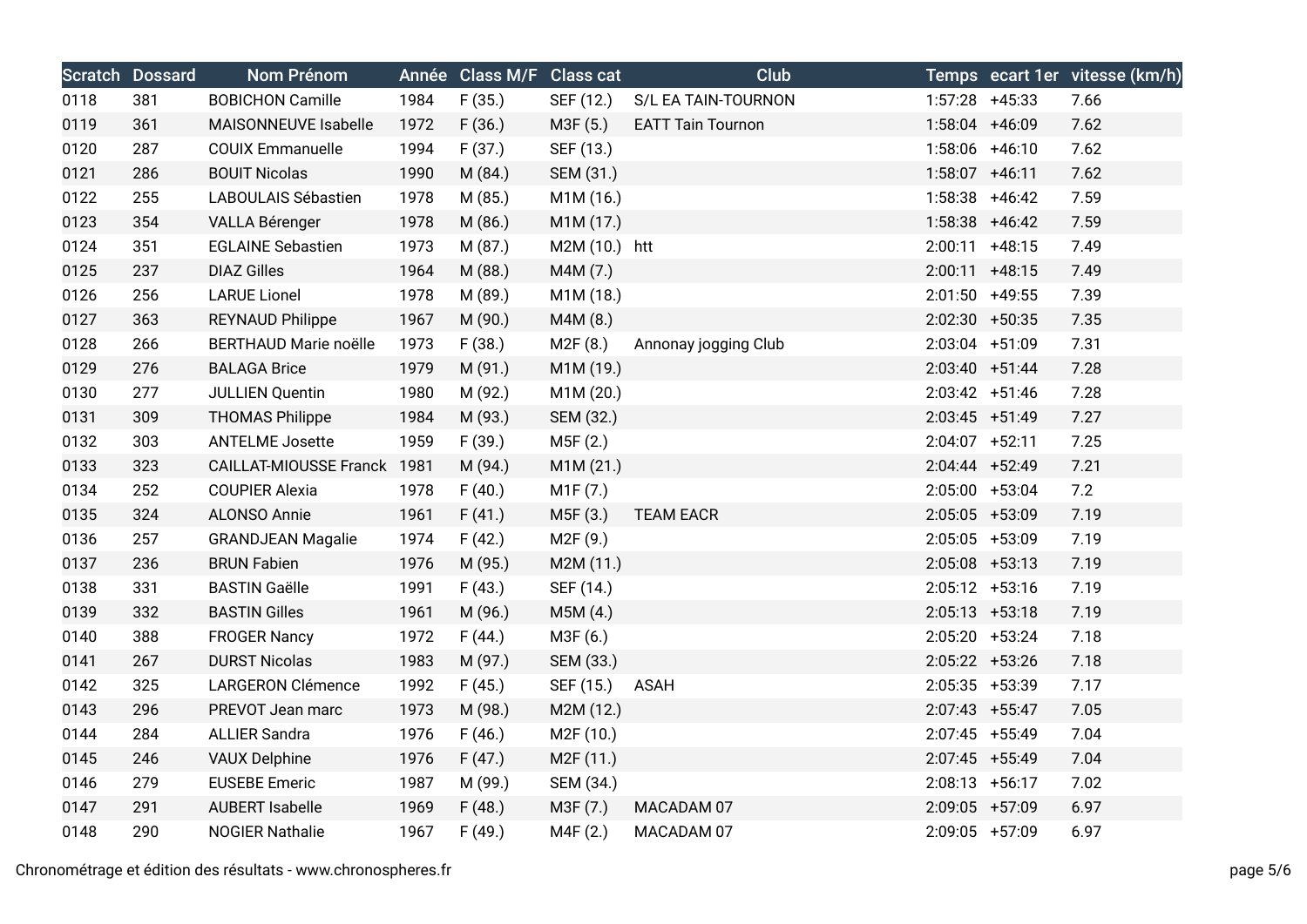|      | <b>Scratch Dossard</b> | Nom Prénom                 | Année | <b>Class M/F</b> Class cat |                        | Club                                              |                   |                    | Temps ecart 1er vitesse (km/h) |
|------|------------------------|----------------------------|-------|----------------------------|------------------------|---------------------------------------------------|-------------------|--------------------|--------------------------------|
| 0149 | 364                    | <b>BAUDELET Caroline</b>   | 1982  | F(50.)                     | M1F (8.)               |                                                   | $2:09:53$ +57:57  |                    | 6.93                           |
| 0150 | 238                    | <b>MORAND Muriel</b>       | 1976  | F(51.)                     | M <sub>2</sub> F (12.) | E.A. TAIN TOURNON                                 | 2:10:29 +58:33    |                    | 6.9                            |
| 0151 | 235                    | <b>TERRU Mathieu</b>       | 1980  | M (100.)                   | M1M (22.) eacr         |                                                   | 2:11:26 +59:30    |                    | 6.85                           |
| 0152 | 234                    | <b>TERRU Virginie</b>      | 1978  | F(52.)                     | M1F (9.)               |                                                   | $2:11:31 + 59:35$ |                    | 6.84                           |
| 0153 | 226                    | <b>MOULIN Virginie</b>     | 1983  | F(53.)                     | SEF (16.)              |                                                   | $2:12:31 + 60:35$ |                    | 6.79                           |
| 0154 | 221                    | <b>BERNARD Nadia</b>       | 1965  | F(54.)                     | M4F (3.)               | LA PETITE FOULEE ST CLAIR DU RHONE 2:12:33 +60:37 |                   |                    | 6.79                           |
| 0155 | 251                    | <b>GAUTIER Nadège</b>      | 1977  | F(55.)                     | M <sub>2</sub> F (13.) |                                                   | $2:14:43 +62:47$  |                    | 6.68                           |
| 0156 | 289                    | <b>GUIRONNET Celine</b>    | 1978  | F(56.)                     | M1F (10.)              |                                                   | 2:15:02 +63:06    |                    | 6.66                           |
| 0157 | 268                    | <b>FAURE Florence</b>      | 1969  | F(57.)                     | M3F (8.)               |                                                   | $2:16:36$ +64:40  |                    | 6.59                           |
| 0158 | 243                    | <b>QUIBLIER Maryline</b>   | 1967  | F(58.)                     | M4F (4.)               | Annonay jogging Club                              | $2:16:40 +64:45$  |                    | 6.58                           |
| 0159 | 350                    | <b>AZARYAN Annie</b>       | 1979  | F(59.)                     | M1F (11.)              | <b>ASCE THALES Valence</b>                        | 2:18:56 +67:01    |                    | 6.48                           |
| 0160 | 9                      | <b>MANGENOT Bertrand</b>   | 1973  | M (101.)                   | M2M (13.)              |                                                   | $2:19:46$ +67:51  |                    | 6.44                           |
| 0161 | 310                    | <b>MERLE Joanny</b>        | 1976  | M (102.)                   | M2M (14.)              |                                                   | 2:20:05 +68:09    |                    | 6.42                           |
| 0162 | 46                     | <b>COMBIER J-Marc</b>      | 1968  | M (103.)                   | M3M (14.)              |                                                   | 2:22:07 +70:11    |                    | 6.33                           |
| 0163 | 283                    | <b>VERAND Elodie</b>       | 1995  | F(60.)                     | SEF (17.)              |                                                   | 2:24:59 +73:03    |                    | 6.21                           |
| 0164 | 108                    | <b>MAISONNEUVE Nicolas</b> | 1987  | M (104.)                   | SEM (35.)              | Raptatus                                          | 2:27:05 +75:09    |                    | 6.12                           |
| 0165 | 292                    | LOGEROT Julie              | 1982  | F(61.)                     | M <sub>1</sub> F (12.) |                                                   | $2:28:14$ +76:18  |                    | 6.07                           |
| 0166 | 245                    | <b>RACAMIER Claudette</b>  | 1954  | F(62.)                     | M6F (1.)               | <b>EATT Tain Tournon</b>                          | $2:28:25$ +76:30  |                    | 6.06                           |
| 0167 | 387                    | <b>FROGER Eric</b>         | 1971  | M (105.)                   | M3M (15.)              |                                                   | $2:39:09$ +87:13  |                    | 5.65                           |
| 0168 | 130                    | <b>ERASLAN Emrah</b>       | 1977  | M (106.)                   | M2M (15.)              |                                                   |                   | 2:53:29 +101:33    | 5.19                           |
| 0169 | 128                    | <b>ADDA Fouzia</b>         | 1978  | F(63.)                     | M1F (13.)              |                                                   |                   | 2:58:15 +106:19    | 5.05                           |
| 0170 | 51                     | <b>IGHIR Fatma</b>         | 1966  | F(64.)                     | M4F (5.)               | MACADAM 07                                        |                   | 2:59:50 +107:55    | $\overline{5}$                 |
| 0171 | 62                     | <b>BLANDAMOUR Annie</b>    | 1970  | F(65.)                     | M3F (9.)               | MACADAM 07                                        |                   | $2:59:51$ +107:55  | 5                              |
| 0172 | 39                     | <b>KHADDAR Ahmed</b>       | 1964  | M (107.)                   | M4M (9.)               | MACADAM 07                                        |                   | $2:59:51$ +107:55  | 5                              |
| 0173 | 21                     | <b>MUSTIOLI Ludovic</b>    | 1975  | M (108.)                   | M2M (16.)              | <b>DTC</b>                                        |                   | 3:09:20 +117:24    | 4.75                           |
| 0174 | 11                     | ROUSSEL Marie              | 1973  | F(66.)                     | M <sub>2</sub> F (14.) | MACADAM 07                                        |                   | $3:10:42$ +118:46  | 4.72                           |
| 0175 | 90                     | <b>MONNET Brigitte</b>     | 1961  | F(67.)                     | M5F(4.)                | Annonay jogging Club                              |                   | $3:14:51$ +122:55  | 4.62                           |
| 0176 | 18                     | <b>VINCENT Corinne</b>     | 1964  | F(68.)                     | M4F (6.)               | Annonay jogging                                   |                   | $3:14:52 + 122:56$ | 4.62                           |
| 0177 | 83                     | MONNET Jean yves           | 1960  | M (109.)                   | M5M (5.)               | ANNONAY JOGGING CLUB                              |                   | $3:14:52$ +122:56  | 4.62                           |
| 0178 | 22                     | <b>MARCE Christelle</b>    | 1968  | F(69.)                     | M3F (10.)              | Annonay jogging Club                              |                   | $3:14:52$ +122:57  | 4.62                           |
| 0179 | 249                    | <b>COMPARAT Maroussia</b>  | 1983  | F(70.)                     | SEF (18.)              |                                                   | <b>DNS</b>        | $+33:01$           | 8.58                           |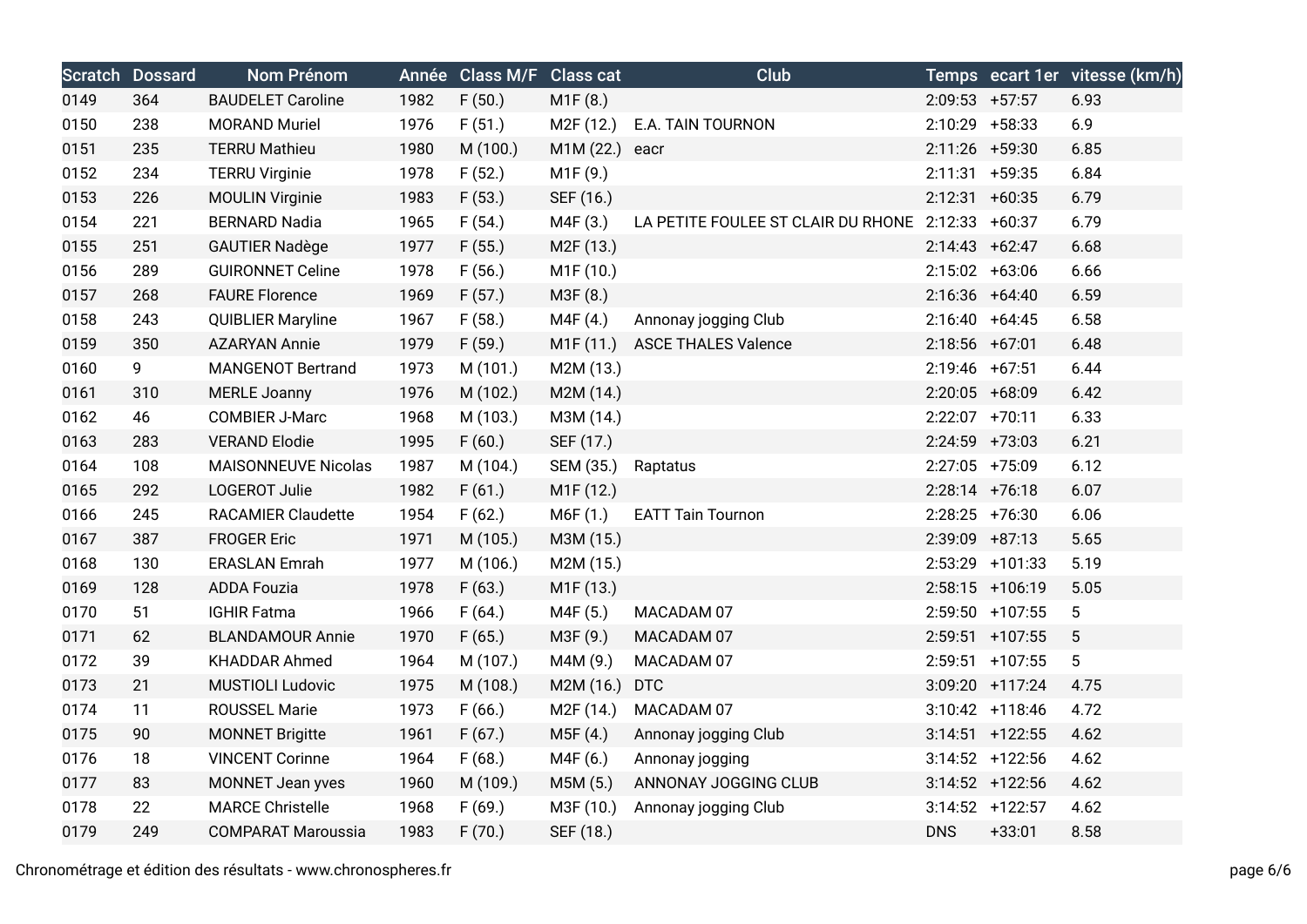



Epreuve 5Km

|      | <b>Scratch Dossard</b> | Nom Prénom                     | Année | Class M/F Class cat |                 | Club                                      |                   |         | Temps ecart 1er vitesse (km/h) |
|------|------------------------|--------------------------------|-------|---------------------|-----------------|-------------------------------------------|-------------------|---------|--------------------------------|
| 0001 | 412                    | VIOLA Clément                  | 1994  | M(1.)               | SEM()           |                                           | $0:21:29 -$       |         | 13.96                          |
| 0002 | 397                    | <b>SUREL Corentin</b>          | 2006  | M(2.)               | CAM()           | <b>ASAH</b>                               | $0:25:43 +4:14$   |         | 11.66                          |
| 0003 | 392                    | <b>GRILLERE HEYDEL Cyrinne</b> | 2005  | F(1.)               | CAF()           |                                           | $0:27:13 +5:44$   |         | 11.02                          |
| 0004 | 418                    | <b>MANCEAU Anaïs</b>           | 2007  | F(2.)               | MIF()           | <b>ASAH</b>                               | $0:28:29$ +7:00   |         | 10.53                          |
| 0005 | 416                    | <b>CLAUDEL Cedric</b>          | 1985  | M(3.)               | SEM()           | <b>Team Vaillantas</b>                    | $0:28:37$ +7:08   |         | 10.48                          |
| 0006 | 411                    | <b>BOSSAN Claire</b>           | 1983  | F(3.)               | SEF()           |                                           | $0:31:09$ +9:39   |         | 9.63                           |
| 0007 | 391                    | <b>RAVEAUX Gaelle</b>          | 1976  | F(4.)               | M2F(1.)         |                                           | $0:31:11 +9:41$   |         | 9.62                           |
| 0008 | 409                    | <b>ARMAND Ludivine</b>         | 1983  | F(5.)               | SEF (1.)        |                                           | 0:31:17           | $+9:48$ | 9.59                           |
| 0009 | 410                    | <b>CHEVALIER Anne-Claire</b>   | 1994  | F(6.)               | SEF (2.)        | <b>EATT Tain Tournon</b>                  | $0:31:56$ +10:26  |         | 9.39                           |
| 0010 | 395                    | <b>RAYDON Romane</b>           | 2005  | F(7.)               | CAF (1.)        |                                           | $0:31:57$ +10:27  |         | 9.39                           |
| 0011 | 390                    | <b>OLLIVIER Eglantine</b>      | 2005  | F(8.)               | CAF (2.)        |                                           | $0:32:59$ +11:30  |         | 9.09                           |
| 0012 | 402                    | <b>VERAND Pascal</b>           | 1968  | M(4.)               | M3M (1.)        |                                           | $0:34:05$ +12:36  |         | 8.8                            |
| 0013 | 408                    | <b>PIPET Annie</b>             | 1964  | F(9.)               | M4F (1.)        | Courir au féminin Salaise sur Sanne 38150 | $0:34:19$ +12:50  |         | 8.74                           |
| 0014 | 407                    | <b>DESPESSE Isabelle</b>       | 1976  | F(10.)              | M2F(2.)         | <b>EPGV</b>                               | $0:34:42$ +13:13  |         | 8.64                           |
| 0015 | 406                    | <b>ANTERION Isabelle</b>       | 1977  | F(11.)              | M2F (3.)        |                                           | $0:34:42$ +13:13  |         | 8.64                           |
| 0016 | 413                    | <b>PETIT Violette</b>          | 2008  | F(12.)              | MIF(1.)         | <b>EATT Tain Tournon</b>                  | $0:34:47$ +13:18  |         | 8.62                           |
| 0017 | 414                    | <b>BAILLEUL Mathilde</b>       | 2008  | F(13.)              | MIF(2.)         | <b>EATT Tain Tournon</b>                  | $0:34:47$ +13:18  |         | 8.62                           |
| 0018 | 417                    | RIBOT Ehden                    | 2004  | F(14.)              | <b>JUF (1.)</b> |                                           | $0:34:51$ +13:22  |         | 8.61                           |
| 0019 | 404                    | <b>BERSOT PÉroline</b>         | 1979  | F(15.)              | M1F(1.)         |                                           | $0:34:52$ +13:23  |         | 8.6                            |
| 0020 | 398                    | <b>LEMAIRE Lou</b>             | 2005  | F(16.)              | CAF (3.)        |                                           | $0:37:33 + 16:04$ |         | 7.99                           |
| 0021 | 403                    | <b>VERAND Sandra</b>           | 1998  | F(17.)              | SEF (3.)        |                                           | $0:37:59$ +16:30  |         | 7.9                            |
| 0022 | 399                    | <b>MOTTET Emma</b>             | 1989  | F(18.)              | SEF (4.)        |                                           | $0:38:26$ +16:56  |         | 7.81                           |
| 0023 | 405                    | <b>FRANCILLARD Marion</b>      | 1984  | F(19.)              | SEF (5.)        |                                           | $0:43:41 +22:12$  |         | 6.87                           |
| 0024 | 401                    | <b>VERAND Océane</b>           | 2000  | F(20.)              | ESF (1.)        |                                           | $0:44:48$ +23:19  |         | 6.69                           |

Chronométrage et édition des résultats - www.chronospheres.fr page 1/2